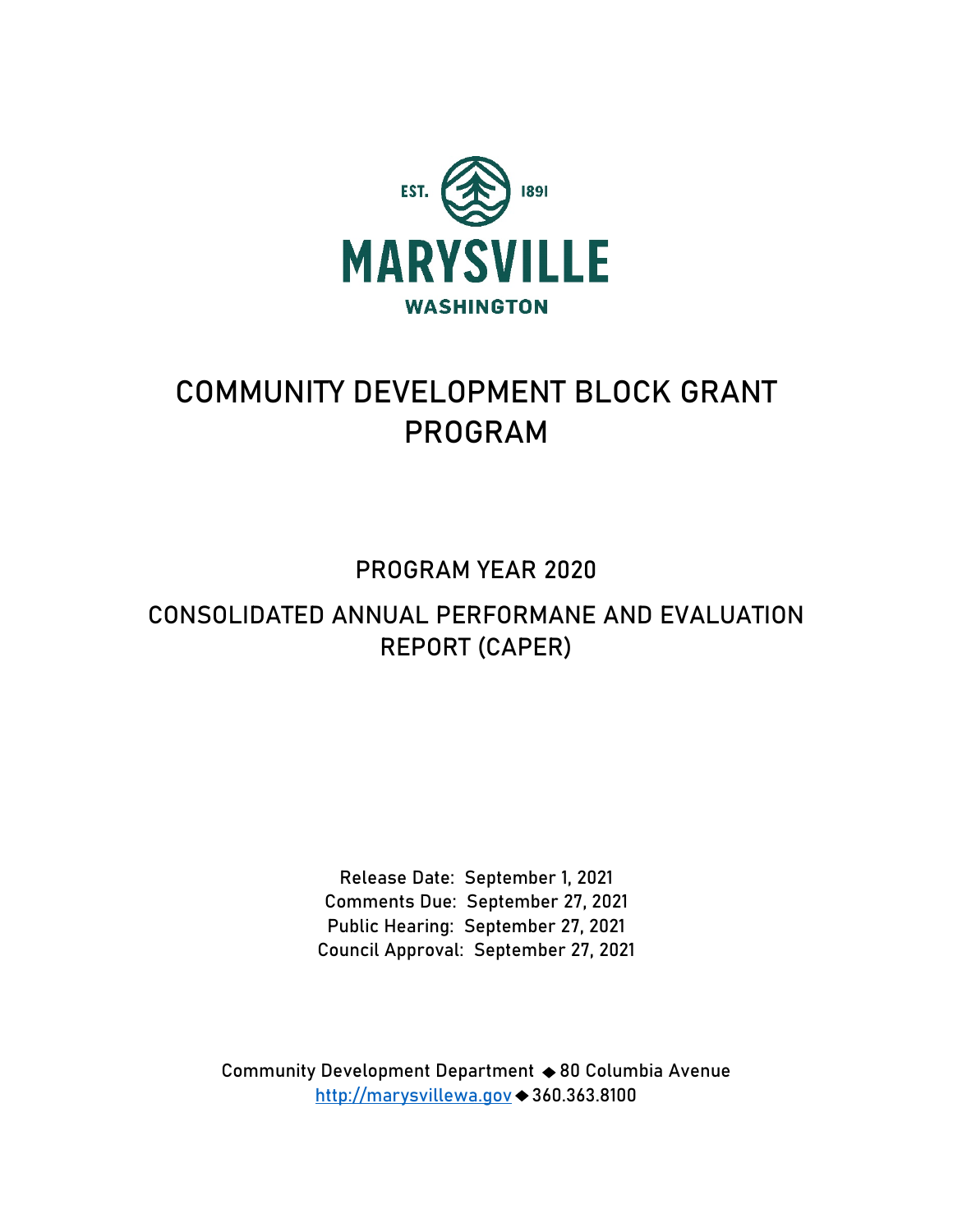## **CR-05 - Goals and Outcomes**

#### **Progress the jurisdiction has made in carrying out its strategic plan and its action plan. 91.520(a)**

This could be an overview that includes major initiatives and highlights that were proposed and executed throughout the program year.

Of the Public Services projects funded, all but one met or exceeded their goals. The Capital Facilities project for the Cedar Field project was completed on time and came in under budget. The other two capital facilities projects were also completed in a timely manner and met goals.

Prior year funds that were unexpended for a multitude of reasons were reallocated to PY2020 projects. To date, \$419,998.80 in CDBG funds have been expended by the City of Marysville CDBG Program for PY2020. The activities and operations of these organizations have been vital to the City fulfilling its goals and objectives in assistance to Homeless Needs and Community Development Needs.

The U.S. Department of Housing and Urban Development allocated a cumulative total of \$587,033 in Community Development Block Grant funds to be used to prevent, prepare for, and respond to COVID-19. This allocation was authorized by the Coronavirus Aid, Relief, and Economic Security Act (CARES Act), Public Law 116-136, which was signed by President Trump on March 27, 2020, to respond to the growing effects of this historic public health crisis (CDBG-CV). CDBG-CV funds continued to be dispersed during the Program Year 2020. As of the date of this report, the City has expended just under \$301,800 of the total CDBG-CV allocation. This allocation was able to assist approximately 20 microenterprises that were negatively impacted by the shutdown related to COVID-19. Each of these businesses are located within Marysville City limits, have been in operation for at least a year prior to the pandemic, and have 5 or fewer employees. Many are minority or female owned businesses. Approximately \$75,500 has been awarded and expended for one time emergency rental/mortgage assistance for those negatively impacted by the pandemic, and the remaining balance expended to date has been expended in a multitude of ways to assist Marysville citizens negatively impacted by the pandemic.

In the Non-Homeless Special needs category, the subrecipients nearly met or exceeded the expected outcomes. Feedback from the community on the services provided has been very positive. These services allow low income seniors and disabled adults to remain in their homes and retain their independence, provide in-home meals to those with food insecurity, and provides meals both during and after school to low income and homeless children throughout the schools which serve the City. These services were more important than usual during the pandemic and associated restrictions and shut downs. The subrecipients track the number of individuals served to determine the accomplishments of the programs as well as surveying those served to determine the level of satisfaction and success of the programs.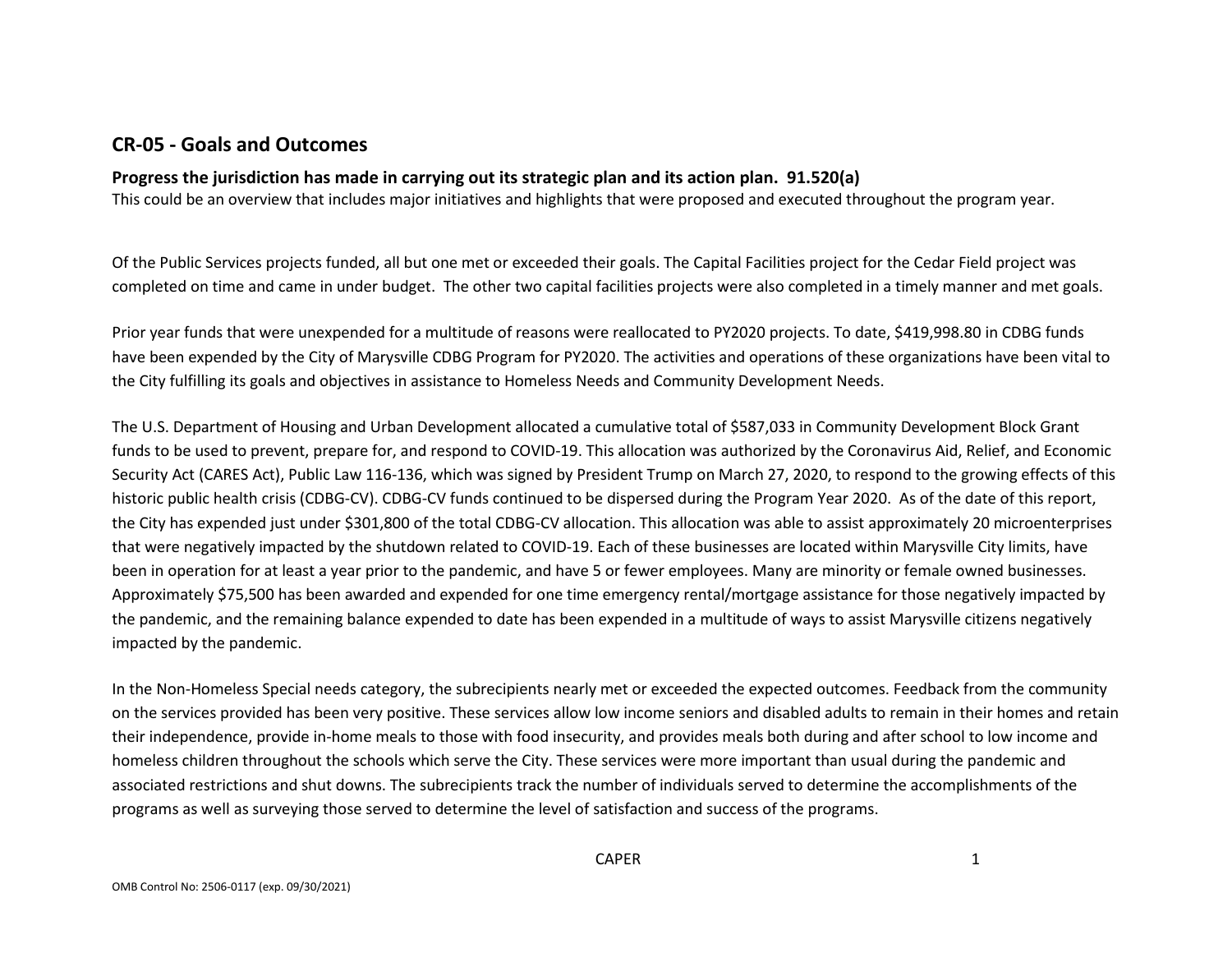Housing Hope, which provides housing and supportive services for homeless and at risk of homelessness families, exceeded it goals for the seventh consecutive year. PY2020 proved especially challenging given the restrictions put in place in response to COVID-19, and while the subrecipient was not able to expend all funds due to these restrictions, they still met or exceeded their goals and only fell short of expending all finds by a nominal amount. This subrecipient aides in preventing homelessness by providing low-income housing along with supportive services to ensure residents can obtain steady employment and stable finances, allowing them to obtain more permanent housing. Families and individuals are tracked by the subrecipient to determine whether outcomes and goals of the program are being met.

Overall, the goals and objectives outlined in the 2020-2024 Consolidated as well as the Program Year 2020 Annual Action Plan are being met or exceeded, despite the challenges encountered related to the COVID-19 pandemic.

#### **Comparison of the proposed versus actual outcomes for each outcome measure submitted with the consolidated plan and explain, if applicable, why progress was not made toward meeting goals and objectives. 91.520(g)**

Categories, priority levels, funding sources and amounts, outcomes/objectives, goal outcome indicators, units of measure, targets, actual outcomes/outputs, and percentage completed for each of the grantee's program year goals.

| Goal                     | Category                                | Source /<br><b>Amount</b> | Indicator                                                                                                         | Unit of<br><b>Measure</b> | Expected<br>-<br><b>Strategic</b><br><b>Plan</b> | Actual-<br><b>Strategic</b><br>Plan | Percent<br>Complete | <b>Expected</b><br>-<br>Program<br>Year | Actual-<br>Program<br>Year | Percent<br>Complete |
|--------------------------|-----------------------------------------|---------------------------|-------------------------------------------------------------------------------------------------------------------|---------------------------|--------------------------------------------------|-------------------------------------|---------------------|-----------------------------------------|----------------------------|---------------------|
| Community<br>Development | Non-Housing<br>Community<br>Development | CDBG:                     | Public Facility or<br>Infrastructure<br>Activities other than<br>Low/Moderate<br>Income Housing<br><b>Benefit</b> | Persons<br>Assisted       | 5000                                             | 1065                                | 21.30%              | 5000                                    | 1065                       | 21.30%              |
| <b>Homelessness</b>      | <b>Homeless</b>                         | CDBG:                     | <b>Homelessness</b><br>Prevention                                                                                 | Persons<br>Assisted       | 70                                               | 82                                  | 117.14%             | 70                                      | 82                         | 117.14%             |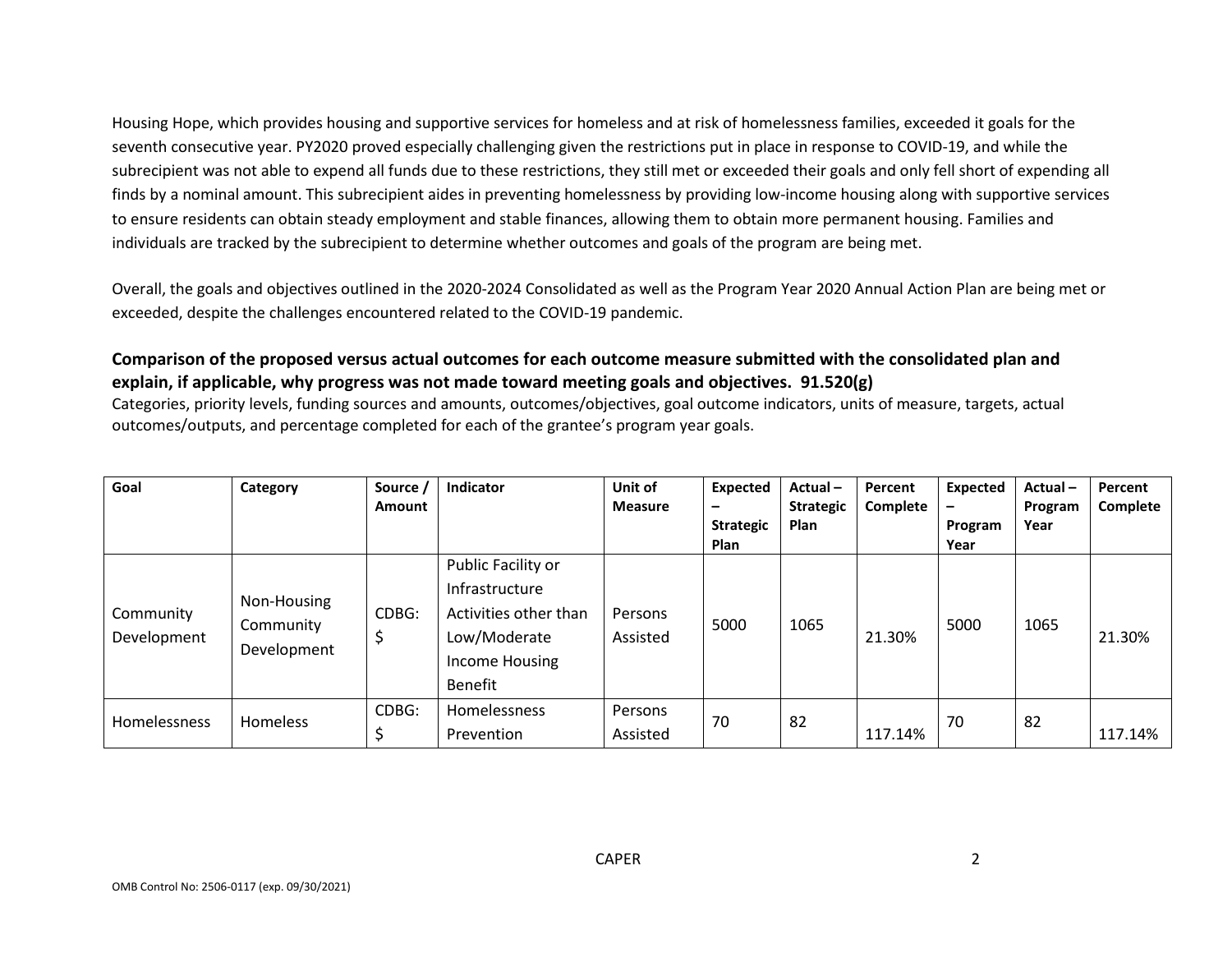| Housing                              | Affordable<br>Housing<br><b>Public Housing</b><br>Non-Homeless<br><b>Special Needs</b> | CDBG:<br>\$ | <b>Homeowner Housing</b><br>Rehabilitated                                            | Household<br>Housing<br>Unit | 75           | 75           | 100.00% | 105 | 75   | 71.43%  |
|--------------------------------------|----------------------------------------------------------------------------------------|-------------|--------------------------------------------------------------------------------------|------------------------------|--------------|--------------|---------|-----|------|---------|
| Non-homeless<br><b>Special Needs</b> | Non-Homeless<br><b>Special Needs</b>                                                   | CDBG:<br>\$ | Public service<br>activities other than<br>Low/Moderate<br>Income Housing<br>Benefit | Persons<br>Assisted          | 565          | 1830         | 323.89% | 565 | 1830 | 323.89% |
| Non-homeless<br><b>Special Needs</b> | Non-Homeless<br><b>Special Needs</b>                                                   | CDBG:<br>\$ | <b>Homeless Person</b><br>Overnight Shelter                                          | Persons<br>Assisted          | $\mathbf 0$  | $\mathbf 0$  |         | 0   | 0    |         |
| Planning and<br>Administration       | Planning and<br>Administration                                                         | CDBG:<br>\$ | Other                                                                                | Other                        | $\mathbf{1}$ | $\mathbf{1}$ | 100.00% |     |      | 100.00% |

**Table 1 - Accomplishments – Program Year & Strategic Plan to Date**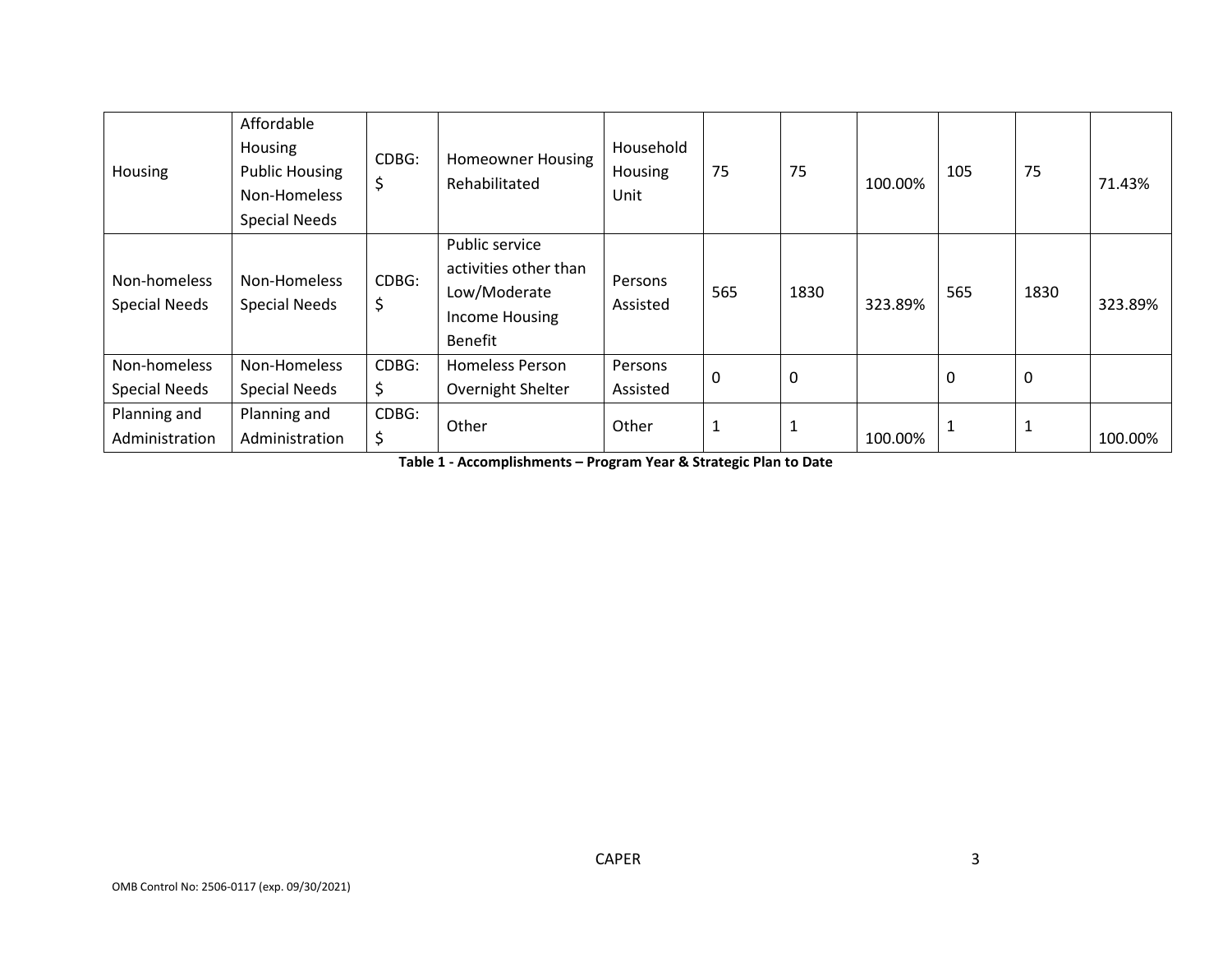## **Assess how the jurisdiction's use of funds, particularly CDBG, addresses the priorities and specific objectives identified in the plan, giving special attention to the highest priority activities identified.**

In pursuing the strategies and objectives outlined in the Consolidated Plan, the City anticipates increasing the affordability and condition of decent rental and owned housing units for Marysville's low- and moderate-income residents, as well as the availability and accessibility of decent housing for people who are homeless or have special needs. The availability, accessibility, and sustainability of a suitable living environment for low- and moderate-income residents should increase due to infrastructure and public facilities improvements and support for public services, and support for employment-related public services. Collectively, these strategies should enhance the availability and accessibility of economic opportunities for those in need.

The City of Marysville allotted \$110,000 of its annual CDBG allocation for the rehabilitation of approximately 75 residential units. This activity supports the Affordable Housing strategy identified in the PY2020 Annual Action Plan (AAP).

In support of the Homeless Needs strategy identified in the 2020 AAP, about \$21,000 was awarded to assist homeless and at risk of homelessness individuals and families with affordable housing and supportive services, which enable them to obtain and maintain stable housing and employment. In all, 26 families were assisted by these funds, exceeding the goal of 20.

Capital projects, which will provide residents of a low-income areas with improved access to upgraded facilities, received funding in PY2020, supporting the non-housing Community Development Need identified in the 2020 AAP. The projects were completed, one coming in under budget, and provide access to upgraded facilities.

 Just over \$44,000 of the PY2020 allocation was awarded in support of the Non-Homeless Special Needs strategy to agencies that serve lowincome seniors and persons with disabilities as well as youth. These funds provided low-income senior and disabled households to receive services, which allowed them to retain their current housing, and reduce the feeling of isolation and assist in providing in-home meals. A program provided by the local food bank to provide meals to low income/homeless students, had to adapt the program in response to school closures based on state guidance in response to COVID-19. The program was able to still meet its expected goals. These programs were impacted by the COIVD-19 pandemic, restricting their abilities to serve those in great need. The Food for Thought Backpack program was forced to adapt to serving students that were no longer in the classroom and the Meals on Wheels program had to implement additional safety protocols to ensure the safety of staff and clients alike.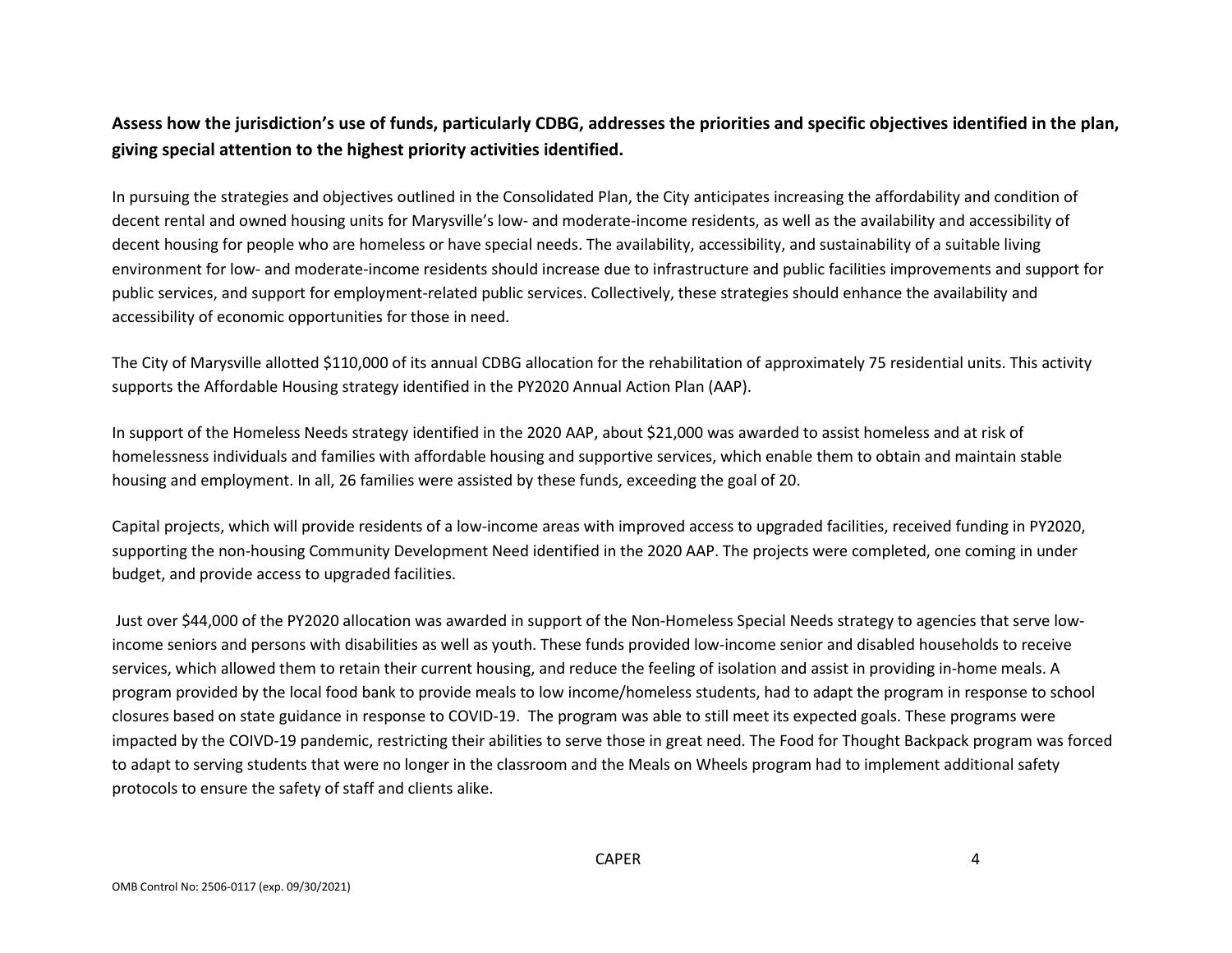Funds were awarded to prevent, prepare, and response to the COVID-19 pandemic. Seattle Goodwill has expended nearly \$36,000 in mortgage/rental assistance as well as services to assist low-income individuals with job training and securing employment.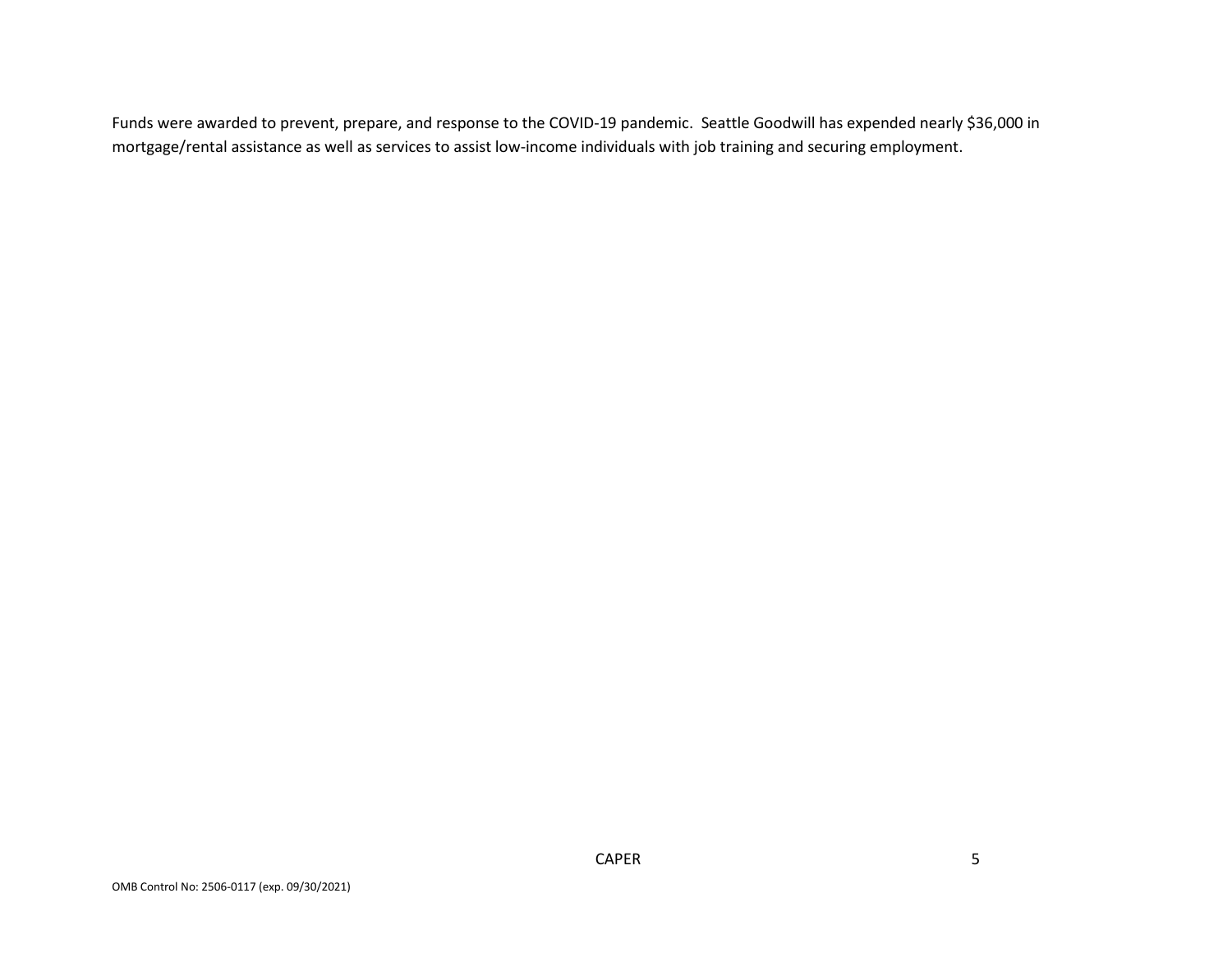## **CR-10 - Racial and Ethnic composition of families assisted**

**Describe the families assisted (including the racial and ethnic status of families assisted). 91.520(a)** 

|                                           | <b>CDBG</b> |
|-------------------------------------------|-------------|
| White                                     | 1,818       |
| <b>Black or African American</b>          | 59          |
| Asian                                     | 134         |
| American Indian or American Native        | 147         |
| Native Hawaiian or Other Pacific Islander | 20          |
| <b>Total</b>                              | 2,178       |
| Hispanic                                  | 654         |
| Not Hispanic                              | 1,524       |

**Table 2 – Table of assistance to racial and ethnic populations by source of funds** 

#### **Narrative**

The City works to provide funding to agencies that serve racially and ethnically diverse individuals and families. The City encourages subrecipients to reach out to groups that may be isolated in ways such as translating informational materials to the languages other than English that are most commonly spoken in the area. Families served were all low-income or at risk of homelessness and/or of racially and ethnically diverse populations.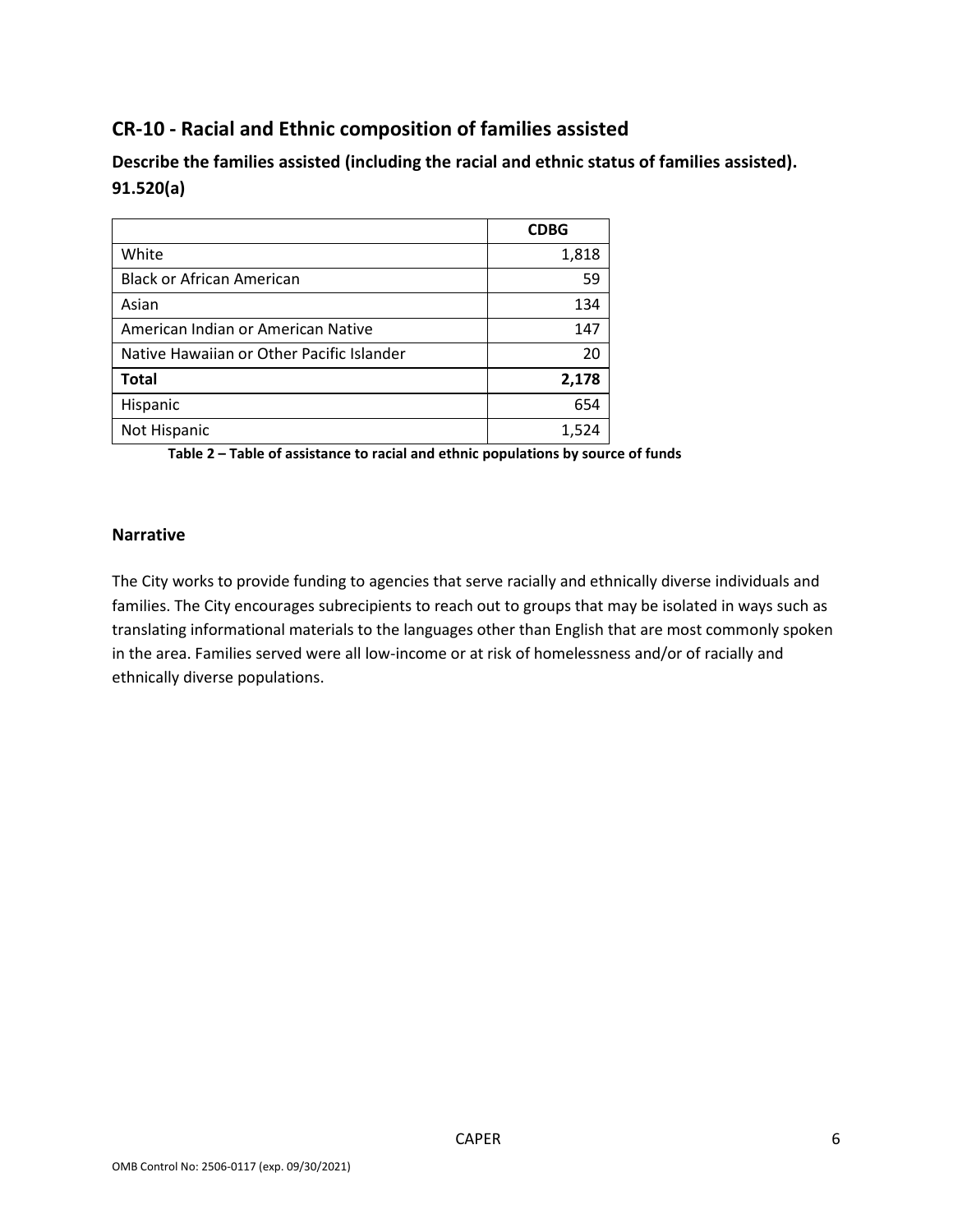## **CR-15 - Resources and Investments 91.520(a)**

| <b>Source of Funds</b> | Source           | <b>Resources Made</b><br>Available | <b>Amount Expended</b><br><b>During Program Year</b> |  |
|------------------------|------------------|------------------------------------|------------------------------------------------------|--|
| <b>CDBG</b>            | public - federal | 396.227                            | 409,741                                              |  |

#### **Identify the resources made available**

**Table 3 - Resources Made Available** 

#### **Narrative**

The City received a total of \$385,246.00 in CDBG funds for PY2020. Prior year funds that were not expended for a variety of reasons, totaling \$32,123.18, were reallocated to PY2020 projects. \$409,740.89 was expended for PY2020 projects and activities as of the date of this report. An additional \$587,033 was allocated to the City to prepare, prevent and respond to Coronavirus through the Federal CARES Act. To date, the City has received three rounds of funding.

#### **Identify the geographic distribution and location of investments**

| <b>Target Area</b>  | <b>Planned Percentage of</b><br><b>Allocation</b> | <b>Actual Percentage of</b><br><b>Allocation</b> | <b>Narrative Description</b> |
|---------------------|---------------------------------------------------|--------------------------------------------------|------------------------------|
| City of Marysville  | 64                                                | 62                                               |                              |
| Downtown Marysville | 36                                                | 38                                               |                              |

**Table 4 – Identify the geographic distribution and location of investments** 

#### **Narrative**

The Public Service projects funded by CDBG funds (Homage Senior Services of Snohomish County Minor Home Repair and Meals on Wheels) serve individuals and families City-wide. Some of the residents served may be in the Downtown area, though it is not a requirement to be eligible for the service. The City does not track whether clients are located in Downtown Marysville, therefore, the percentages above may not provide an entirely clear representation. Only funds awarded to projects that are specific to the Downtown area are included in the numbers above. Much of the downtown area falls within lowmoderate income census tracts.

The Beachwood apartments are located within the Downtown area. Housing Hope, which operates the facility, was awarded and expended \$19,404.27 at this location. The Cedar Field upgrade project and Boys and Girls Club Capital upgrade project were completed within the Downtown Area.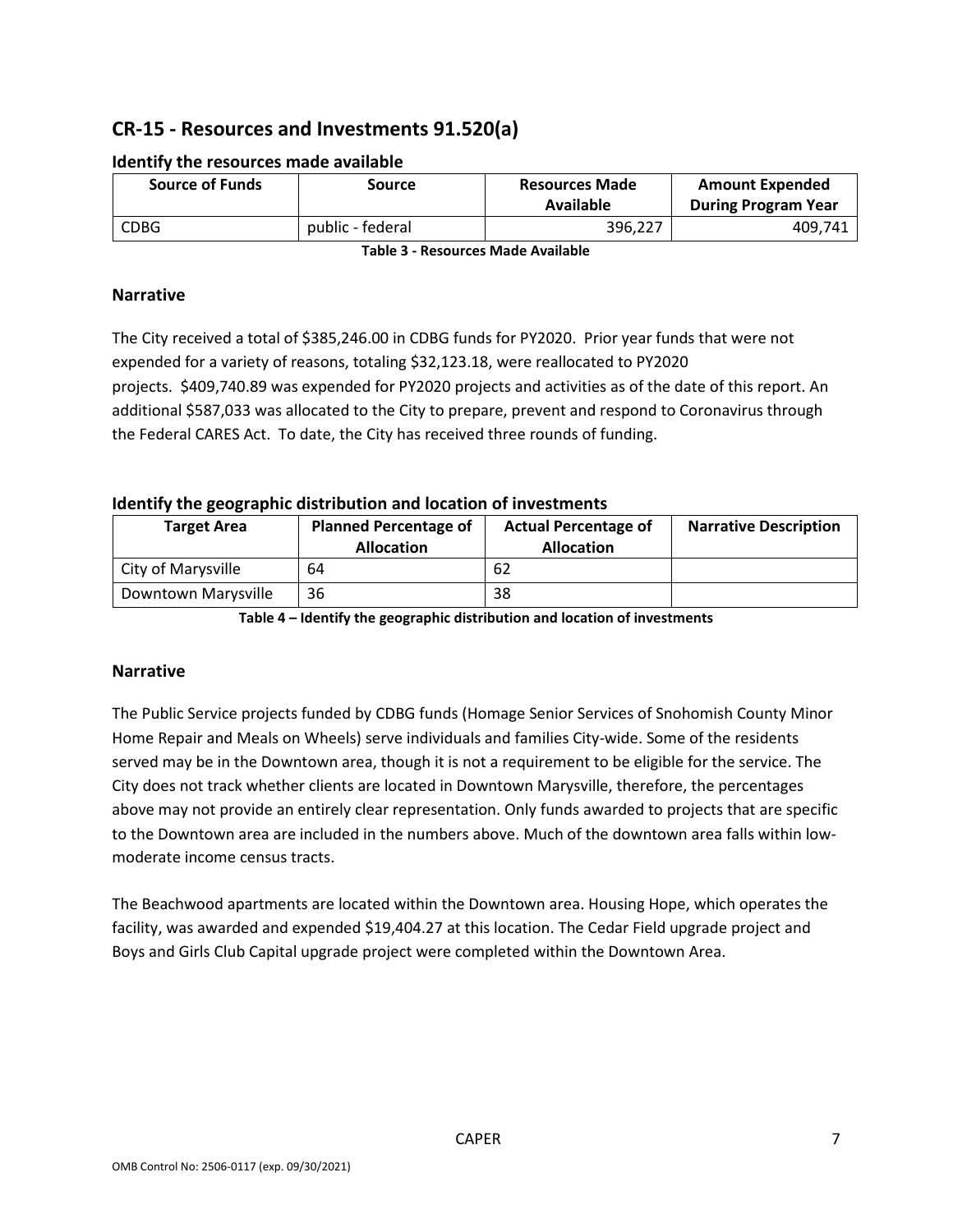#### **Leveraging**

**Explain how federal funds leveraged additional resources (private, state and local funds), including a description of how matching requirements were satisfied, as well as how any publicly owned land or property located within the jurisdiction that were used to address the needs identified in the plan.** 

The City has actively sought funding sources in addition to CDBG to leverage its resources. Grant funds from Transportation Benefit District, Marysville Sunrise Rotary, United Way, HUD-CoC, Older Americans Act, Nutrition Services Incentive Program, and others were used for multiple projects throughout the City. By securing CDBG funds, subrecipients were able to leverage additional funds from the above referenced resources.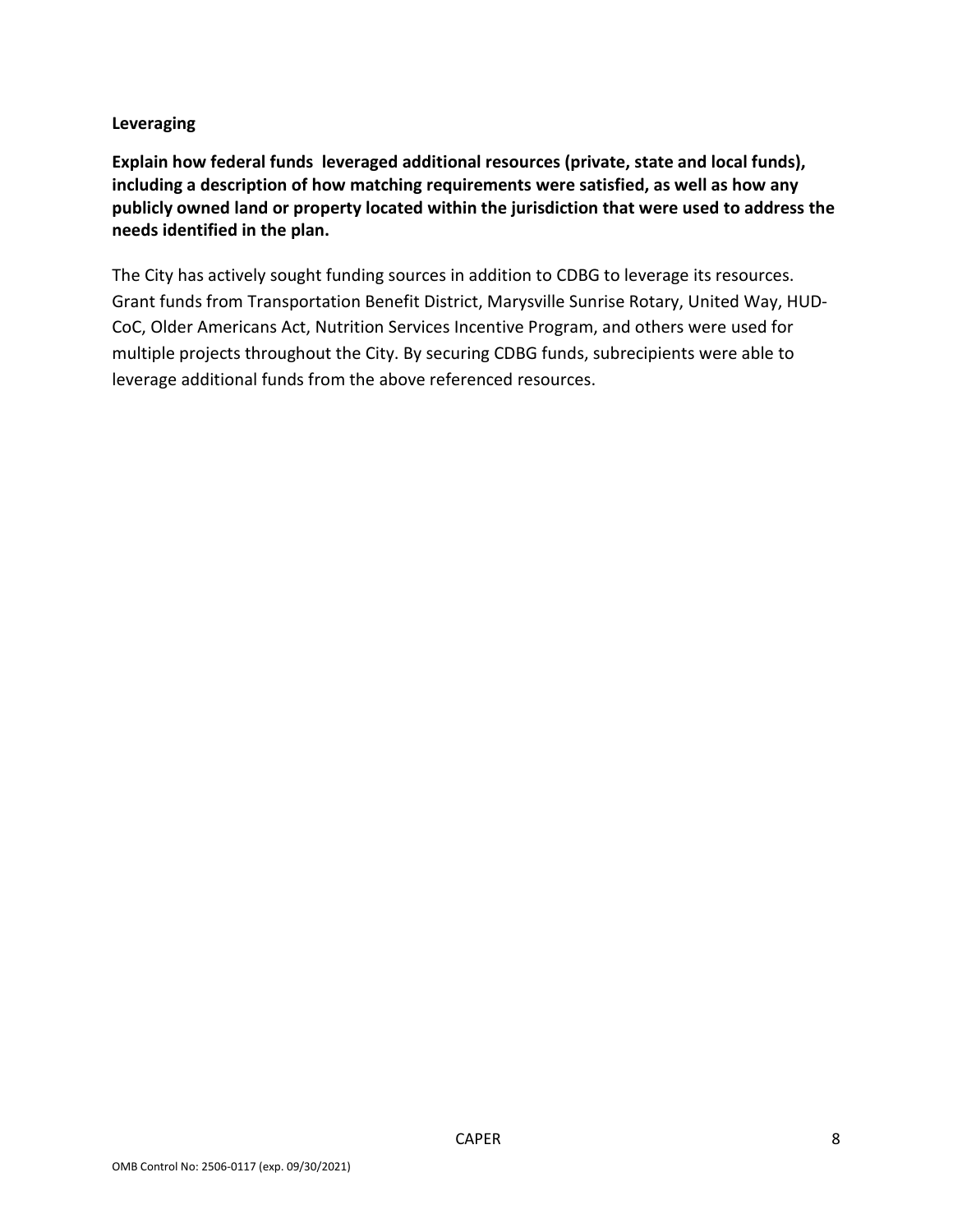## **CR-20 - Affordable Housing 91.520(b)**

**Evaluation of the jurisdiction's progress in providing affordable housing, including the number and types of families served, the number of extremely low-income, low-income, moderate-income, and middle-income persons served.** 

|                                          | <b>One-Year Goal</b> | Actual |
|------------------------------------------|----------------------|--------|
| Number of Homeless households to be      |                      |        |
| provided affordable housing units        | 25                   | 26     |
| Number of Non-Homeless households to be  |                      |        |
| provided affordable housing units        | 0                    |        |
| Number of Special-Needs households to be |                      |        |
| provided affordable housing units        | 0                    |        |
| <b>Total</b>                             | 25                   |        |

**Table 5 – Number of Households** 

|                                        | <b>One-Year Goal</b> | Actual |
|----------------------------------------|----------------------|--------|
| Number of households supported through |                      |        |
| <b>Rental Assistance</b>               | 0                    |        |
| Number of households supported through |                      |        |
| The Production of New Units            | 0                    |        |
| Number of households supported through |                      |        |
| <b>Rehab of Existing Units</b>         | 75                   | 75     |
| Number of households supported through |                      |        |
| <b>Acquisition of Existing Units</b>   | 0                    |        |
| <b>Total</b>                           | 75                   | 75     |

**Table 6 – Number of Households Supported** 

#### **Discuss the difference between goals and outcomes and problems encountered in meeting these goals.**

During the 2020 program year, subrecipients exceeded their expected outcomes, with only one coming just short, even with the complications of COVID-19. More individuals were provided affordable housing, 26 families (82 individuals), exceeding the goal of 20 families. More homes were rehabbed but fewer residents were provided in- home services and meals due to restrictions put in place in response to COVID-19 health concerns. While these programs fell short, they were very close to their expected outcomes. Subrecipients have successfully worked to modify and adapt services to be in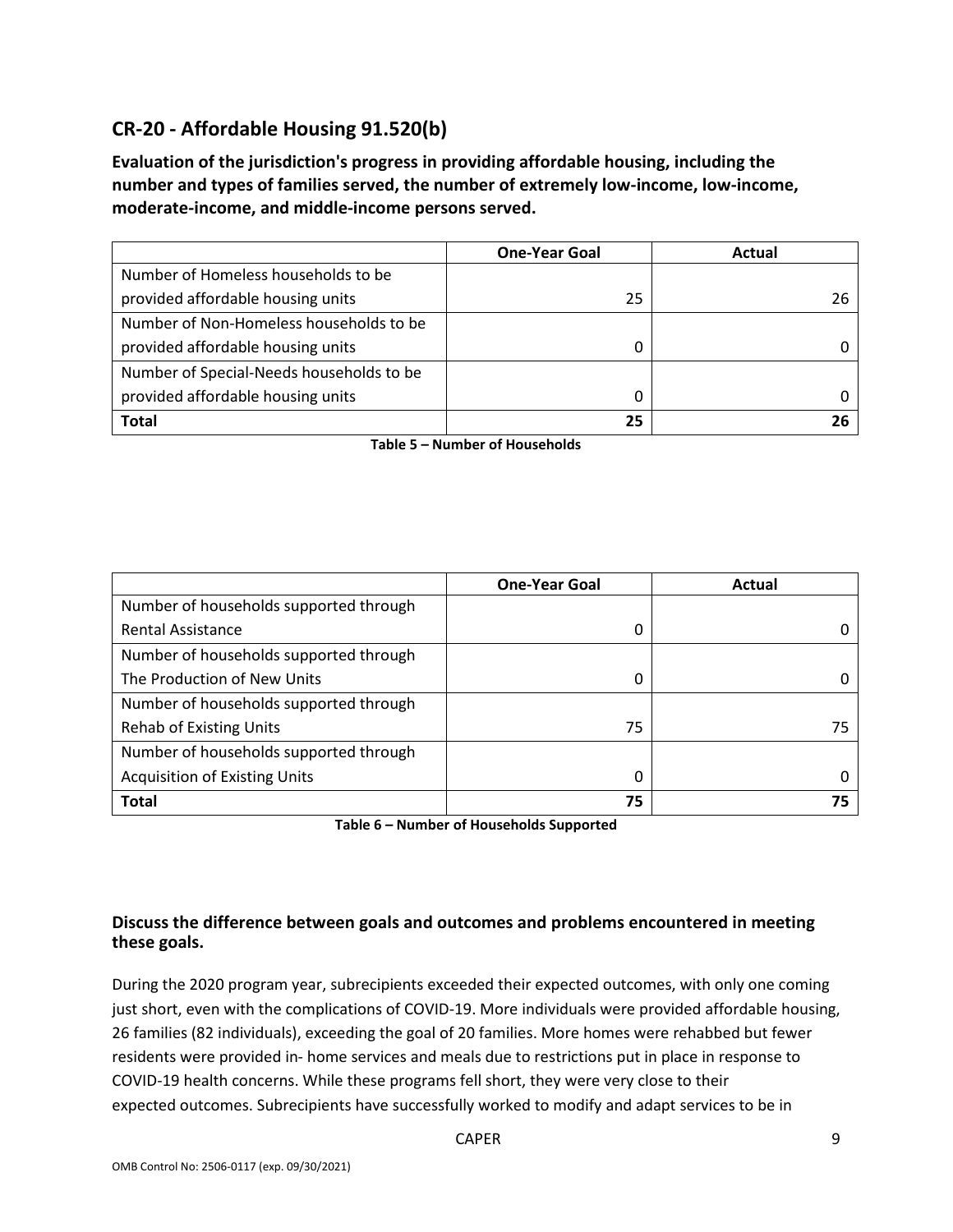compliance with recommended Health Department guidelines and will continue to work with existing clients to ensure safe delivery of services.

#### **Discuss how these outcomes will impact future annual action plans.**

Based on the outcomes, the City will likely continue to work with these agencies as the goals and outcomes are being met, nearly met, or exceeded, and there is clearly a need in the community. The City was encouraged by the agencies abilities to adapt in a difficult and unprecedented time. The goals seem attainable based on the funding available, and the City will likely continue with similar goals assuming similar funding levels. The limited amount of funds the City receives may limit the number of agencies that apply for City CDBG funds, so we generally see applications from the same agencies. These agencies serve a great need within the City, and their ability to not only meet but also exceed their goals lends itself to continued likely funding in the future. The City will work on outreach to connect with other agencies that may provide needed services in the City. The City will also work with subrecipients on outreach to the public to increase awareness of the services and programs available.

#### **Include the number of extremely low-income, low-income, and moderate-income persons served by each activity where information on income by family size is required to determine the eligibility of the activity.**

| <b>Number of Households Served</b> | <b>CDBG Actual</b> | <b>HOME Actual</b> |
|------------------------------------|--------------------|--------------------|
| <b>Extremely Low-income</b>        | 50                 |                    |
| Low-income                         | 23                 |                    |
| Moderate-income                    |                    |                    |
| Total                              | 75                 |                    |

| Table 7 – Number of Households Served |  |
|---------------------------------------|--|
|---------------------------------------|--|

#### **Narrative Information**

The Public Services activities funded by CDBG funds have a requirement that recipients of services qualify as extremely low, low, or moderate-income. CDBG-CV funds awarded are required to serve those that have been negatively impacted by COVID-19.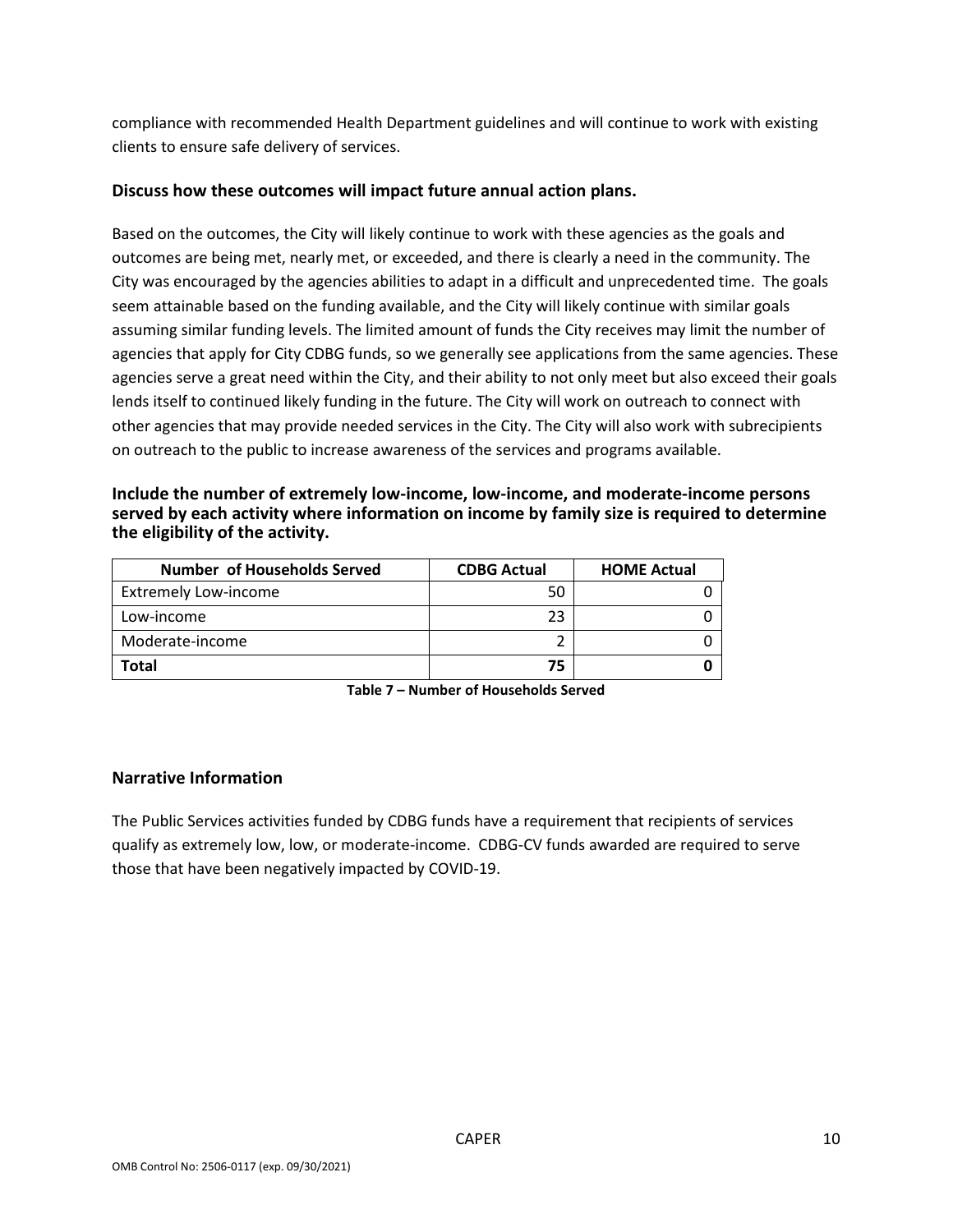## **CR-25 - Homeless and Other Special Needs 91.220(d, e); 91.320(d, e); 91.520(c)**

**Evaluate the jurisdiction's progress in meeting its specific objectives for reducing and ending homelessness through:** 

## **Reaching out to homeless persons (especially unsheltered persons) and assessing their individual needs**

The Marysville Police Department (MPD) continues to visit homeless camps and reach out to the homeless population regularly with the embedded social worker program to assess needs and offer services/resources. The Social workers help individuals navigate social and health services in an effort to foster long-term relationships and break the cycle of homelessness, mental health, and/or chemical dependency. Dozens of individuals have been placed in assessments for treatment, have gotten in to treatment, and graduated treatment/training programs. The model has been so successful that other agencies are implementing similar programs.

The City works with Snohomish County, which has refined its outreach aimed at engagement of persons living in encampments or other places not meant for human habitation, particularly those who are chronically homeless, with its partner agencies: the Compass Health PATH Program, Volunteers of America and Catholic Community Services. These agencies conduct coordinated entry intake and assessment for this population. A single number to call (2-1-1, available 24 hours a day) for reporting encampments/locations and services, and tracking in HMIS. All persons reported as living in encampments or places not meant for habitation are assessed with common tools and entered into the coordinated entry HMIS. System enhancements also include the addition of behavioral health navigators to increase outreach and engagement of homeless persons with current, problematic mental health and/or substance abuse barriers. 2-1-1 provides assistance and flexible funding to help first responders meet the needs of homeless persons in crisis situations. These additions result in increased expertise and system capacity to engage homeless persons as well as the availability of more services that are tailored to the unique needs of individual households.

We issue/distribute information to a large e-mail distribution list that includes agency staff serving homeless and other vulnerable populations. This provides a useful vehicle for agency staff and outreach workers to stay informed of community resources or other opportunities that might assist in their work connecting homeless persons with housing and services. Standardized assessment of needs occurs through the outreach and engagement team referenced above as well as homeless housing navigators specializing in different areas. Youth outreach workers engage and assess homeless youth in Snohomish County. Cocoon House opened a youth center in 2019 that provides resources for people ages 12 to 24. The facility provides direct access to mental health and substance abuse services, educational opportunities and vocational resources and has been quite successful serving this population.

The Veterans Homeless Committee provide assessment and outreach to homeless veterans. DVS of Snohomish County provides coordinated entry assessment and navigation to families experiencing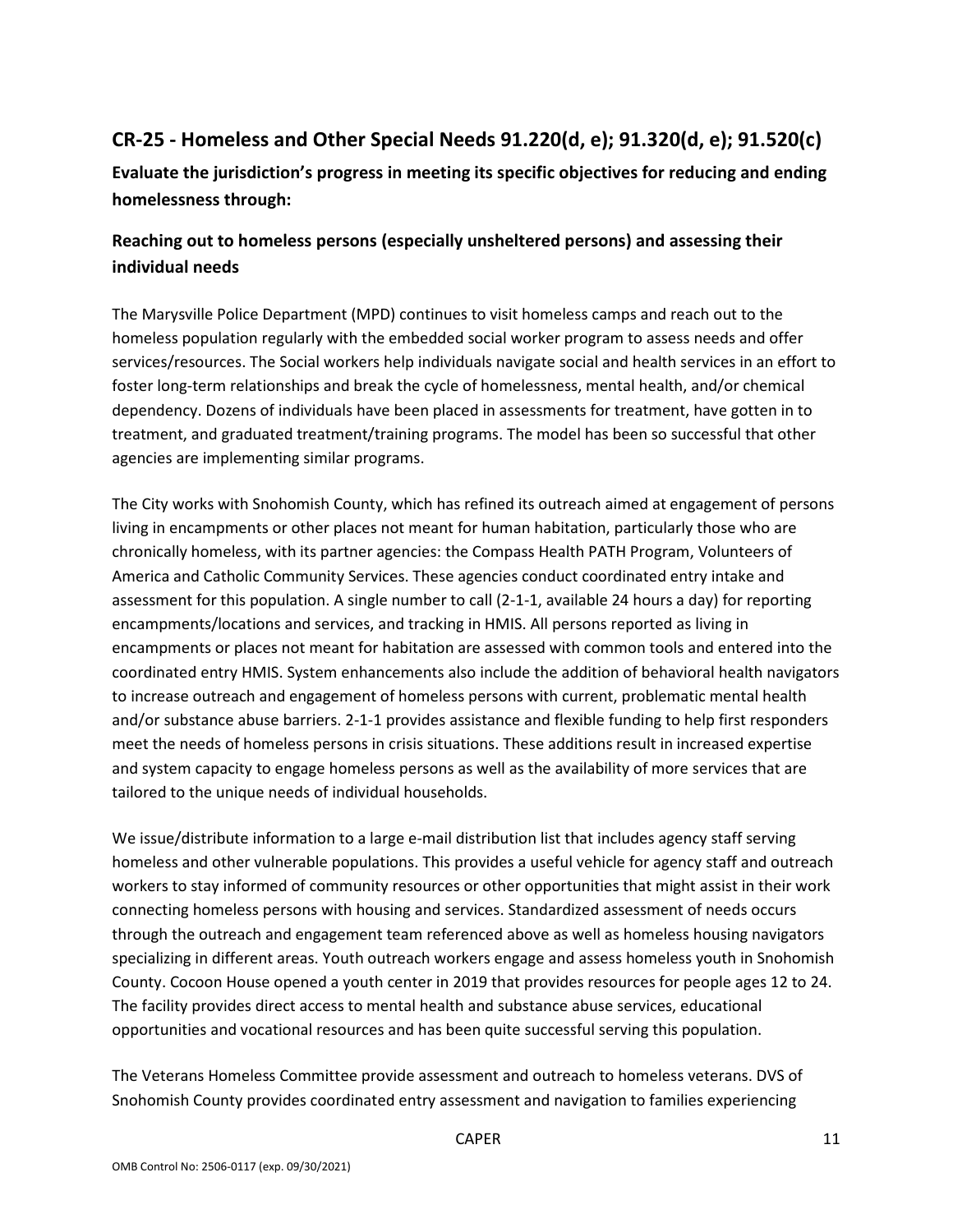domestic violence. Mental health navigators, outreach, and encampment team staff work to engage the chronically homeless with coordinated entry assessment and services. Assessment allows referral and connection to tailored services based upon need and leads to individualized action plans that include housing stability, services tailored and specific to the identified needs, and more specialized assessments (mental health, chemical dependency, etc.) as needed.

The number of individuals and families at risk of homelessness or experiencing homelessness as risen as a result of the pandemic, associated job loss, and limitations to services. Agencies are working to adapt to this ever changing landscape to ensure those with the greatest need have access to programs and services.

#### **Addressing the emergency shelter and transitional housing needs of homeless persons**

Housing Hope received CDBG funds in PY2020 to provide not only low-income housing, but supportive services that include adult education, life skills training, such as money management, cooking, parenting and decision making, and case management that aid in transitioning to stable, permanent housing. These services resulted in 82 individuals (26 families) maintaining current housing or moving on to permanent stable housing, increasing their ability to obtain and maintain employment, and completing steps towards securing disability related income where appropriate.

There is not an emergency shelter located in Marysville City limits. The City coordinates with the County, which has developed a decentralized coordinated entry system for access to housing and services that has streamlined referrals to housing programs and ensures that those who are most vulnerable and have the highest service needs are prioritized and matched with appropriate interventions. Given the impact of COVID-19, the City has shifted focus to serving those negatively impacted by COVID-19 in an effort to keep individuals in their current housing.

The inventory of emergency shelter includes facilities for families, single men, and single women as well as emergency motel vouchers, cold weather shelters and emergency shelter and services for households experiencing domestic violence. To ensure equitable and efficient access to housing and services, shelter residents are entered into coordinated entry.

The County and Continuum of Care (CoC) continues to work with shelter providers to strategize about how to decrease shelter stays and increase exits to permanent housing as well as assessing and meeting the various service needs of shelter residents. One key strategy has been to expand housing assistance in shelters. A second key strategy that has been prioritized and promoted by the CoC is a housing-first policy for all funded rental assistance projects. Providers are expected to house all eligible households as quickly as possible and without program prerequisites or service requirements.

**Helping low-income individuals and families avoid becoming homeless, especially extremely low-income individuals and families and those who are: likely to become homeless after being discharged from publicly funded institutions and systems of care (such as health care**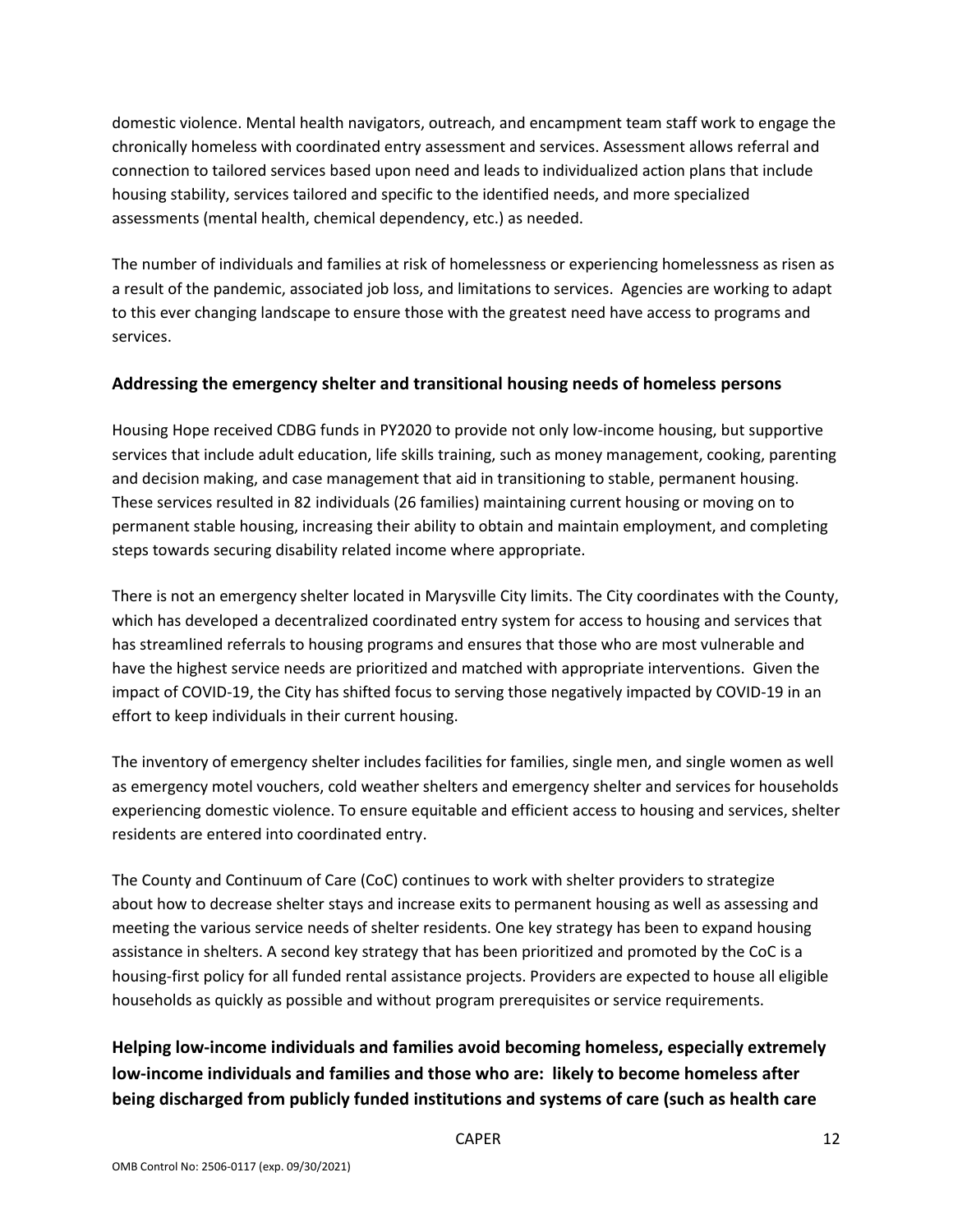## **facilities, mental health facilities, foster care and other youth facilities, and corrections programs and institutions); and, receiving assistance from public or private agencies that address housing, health, social services, employment, education, or youth needs**

Funds were awarded to Housing Hope, which provides transitional housing in conjunction with comprehensive supportive services and permanent supportive housing to families and individuals who are homeless or at risk of becoming homeless. In PY2020, Housing Hope expected to serve 20 families, but exceeded that goal and served 26. All of the 26 homeless or at risk of homelessness families served, maintained their current rental housing or moved to other permanent stable housing, exceeding the expected 20 of 25 families. Individuals also exceeded expectations in the areas of increasing their ability to obtain and maintain employment as well as securing additional disability related income.

Supportive services provided by Housing Hope provide clients with education, skill building, parenting classes, job training, and more which allows them to obtain and maintain employment, stabilize family units, as well as secure income.

Seattle Goodwill was awarded \$32,971 in PY2020 to assist low-income individuals negatively impacted by the pandemic with rental/mortgage assistance, as well as job training and assistance securing employment to help avoid losing housing during this challenging time.

Funds awarded to Homage Senior Services of Snohomish County provide services to low income seniors and disabled adults. Many of the repairs provided, result in individuals being able to stay in their homes and retain their independence rather than becoming homeless or being forced into assisted living establishments. The Meals on Wheels program provided 16 unduplicated Marysville residents meals delivered to their homes, improving their health and independence. The entire program served 180 residents 292,944 meals. The Meals on Wheels program was even more important in recent times due to the vulnerability of the population it serves to COIVD-19.

CDBG-CV funds were awarded and expended for rental assistance for those negatively impacted by COVID-19 in an effort to assist in maintaining current housing during the pandemic and to assist at risk populations negatively impacted by COVID-19 with rental assistance.

**Helping homeless persons (especially chronically homeless individuals and families, families with children, veterans and their families, and unaccompanied youth) make the transition to permanent housing and independent living, including shortening the period of time that individuals and families experience homelessness, facilitating access for homeless individuals and families to affordable housing units, and preventing individuals and families who were recently homeless from becoming homeless again** 

The City allocated approximately \$20,000 of CDBG funds that provided supportive services that address the needs of the homeless population. Specifically, funds were utilized by the organization for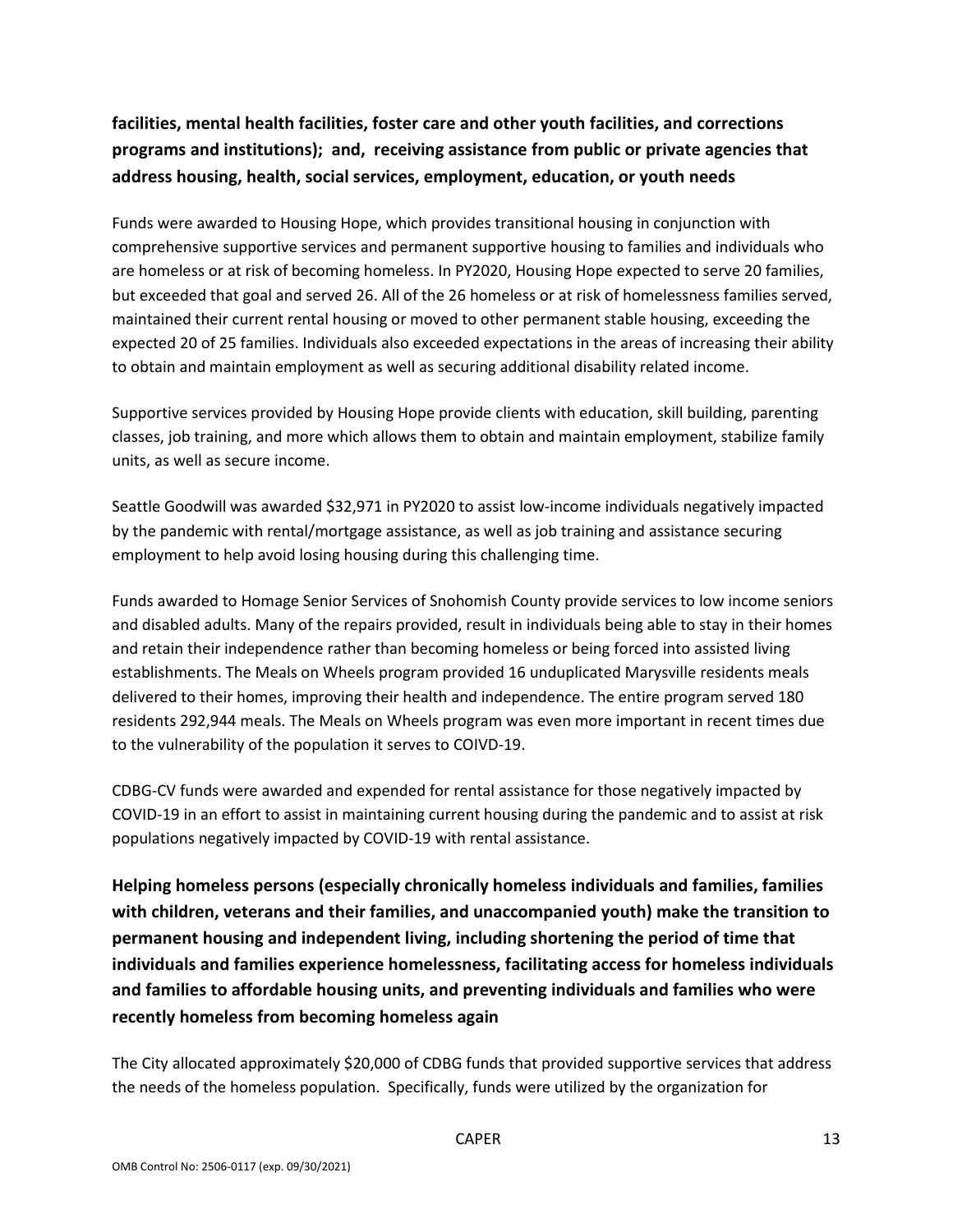transitional housing with supportive services and permanent supportive housing to aid families in the transition to self-sufficiency. In PY2020, 100% of those served by these funds were able to maintain their housing or obtain other permanent stable housing. Thirty nine percent of those served increased their ability to obtain and maintain employment. This goal fell short of the goal of 80%, due to challenges of obtaining employment due to COVID-19 restrictions.

Case Managers meet with residents weekly at the facility Marysville CDBG funds aid in supporting, Beachwood Apartments. Case managers address daily problems, reinforce successes and offer guidance including basic education, access to child support, legal remedies, quality childcare, and preparation for employment. Residents can utilize rent subsidies they have earned during their successful stay in the Transitional Living Program when they move on to permanent housing. This program has been, and continues to be successful, continually exceeding its annual goals.

Using the CDBG funds available, the City will continue to work to reduce and work toward ending homelessness in Marysville by providing funds to nonprofit organizations such as Housing Hope that provide transitional housing with supportive services for families.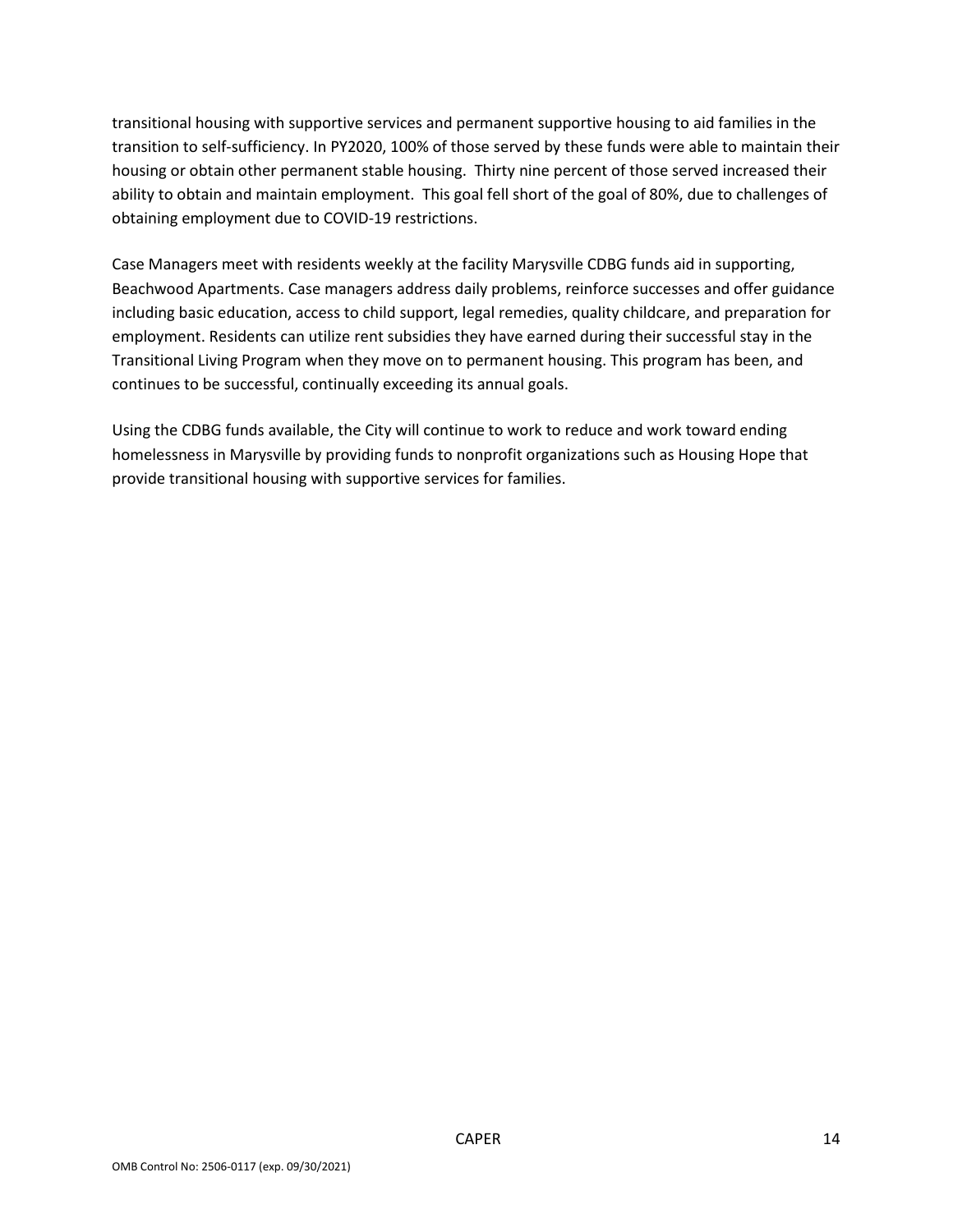## **CR-30 - Public Housing 91.220(h); 91.320(j)**

#### **Actions taken to address the needs of public housing**

The City works in conjunction with HASCO to achieve its public housing goals. HASCO owns 354 rental units in the City, 84 of which serve senior/disabled households. HASCO transferred ownership of the group home, Maud's House, with eight beds of short-term transitional housing for homeless families with children in Marysville to Volunteers of America.

During the 2020 program year, the Housing Authority of Snohomish County (HASCO) continued to administer HUD Section 8 Voucher programs that provide rental assistance to very low-income and extremely low-income households in Snohomish County. HASCO completed disposition of its public housing units as described below and continued to manage other units of assisted affordable housing in Snohomish County.

In November 2015, HASCO completed a Section 18 disposition of its public housing unit. HASCO provided tenant protection vouchers to all of HASCO's public housing residents, who could choose to stay in their current unit or move with their voucher and continue to pay an affordable rent. HASCO operates the 30-unit development designated for people that are elderly and/ or have disabilities as rent-subsidized project-based voucher housing and operates the remaining units as affordable housing with below-market rents. The additional rental revenue received at those properties under that operating model allows HASCO to address the current and future capital needs of the properties, as well as increase the energy and water efficiency of the properties. In addition, HASCO plans to undertake property maintenance activities to provide safety, energy-efficiency, and accessibility.

## **Actions taken to encourage public housing residents to become more involved in management and participate in homeownership**

During the 2020 program year, HASCO undertook the following activities to encourage its program residents to become more involved in management and participate in homeownership programs:

- Continued to have a resident Commissioner on its six-member Board of Commissioners which provides an important voice on the Board and represents the interests of residents.
- Continued to convene the Resident Advisory Board, comprised of Section 8 Housing Choice Voucher program participants, to assist in the development of the annual Public Housing Agency Plan.
- Continued to print and distribute quarterly newsletter for Section 8 Housing Choice Voucher Program participants. The newsletter is designed to inform residents of activities at HASCO and to provide information on ways residents can become involved in HASCO activities, such as the resident Board Commissioner position and the Resident Advisory Board. Newsletters also feature articles about home safety and available resources in the community, which could provide supplemental support to families who qualify.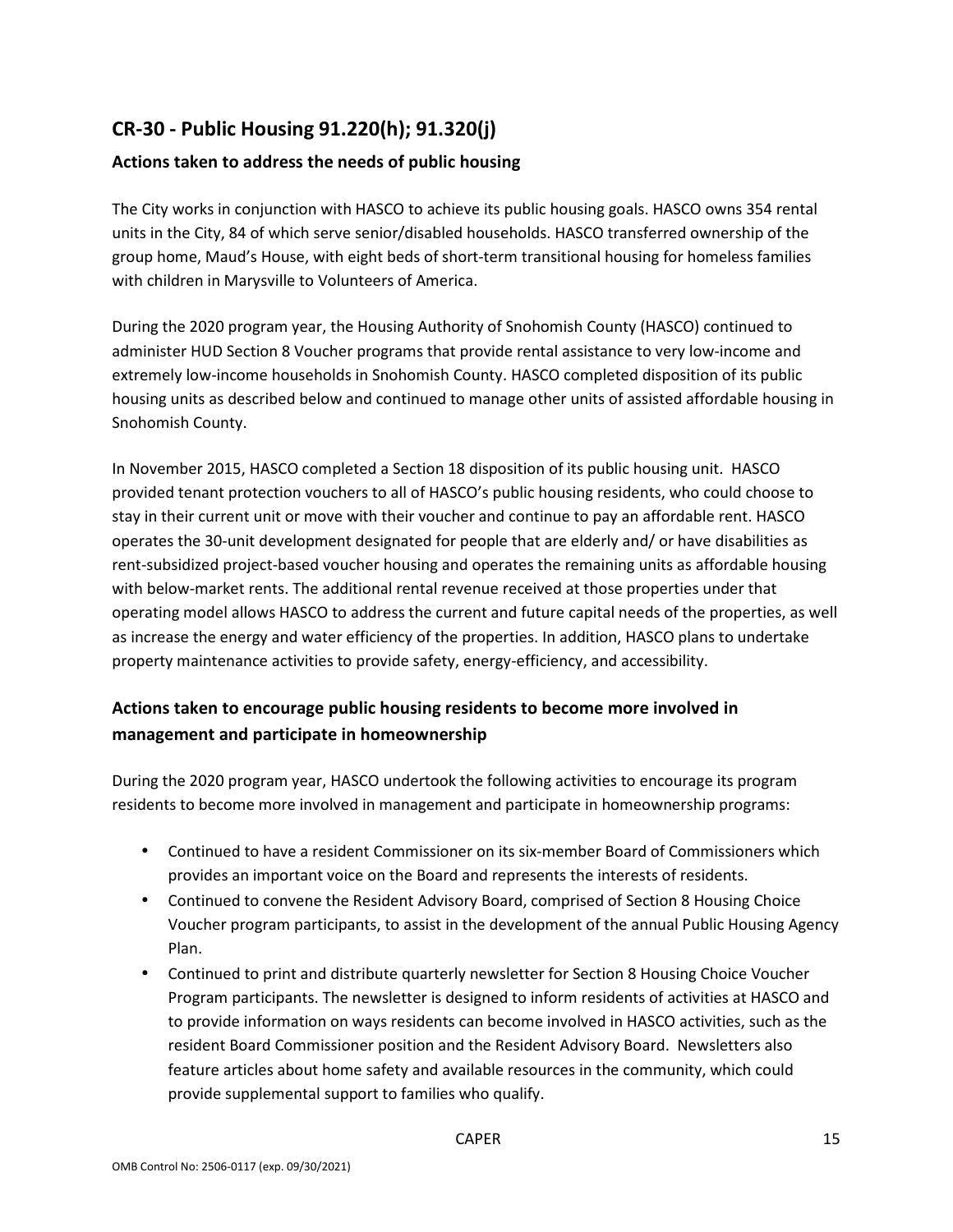- Continued to provide homeownership opportunities at three manufactured housing communities in Snohomish County. Continued to collaborate with HomeSight to provide purchase assistance and homeownership education and counseling for purchasers of homes at these properties.
- Continued to provide the Manufactured Home Replacement Program at two senior (55+) manufactured housing communities. The program replaces outdated pre-HUD code homes with HUD-code, energy-efficient manufactured homes.
- Continued to have its Community Services Department make referrals to classes on homeownership offered by HomeSight, Housing Hope, or other agencies.

#### **Actions taken to provide assistance to troubled PHAs**

The only PHA active in Marysville is Housing Authority of Snohomish County (HASCO). HASCO has proven to be a vital asset not only to Marysville, but also to the County as a whole in providing affordable housing and adapting to the changing needs of the populations it serves.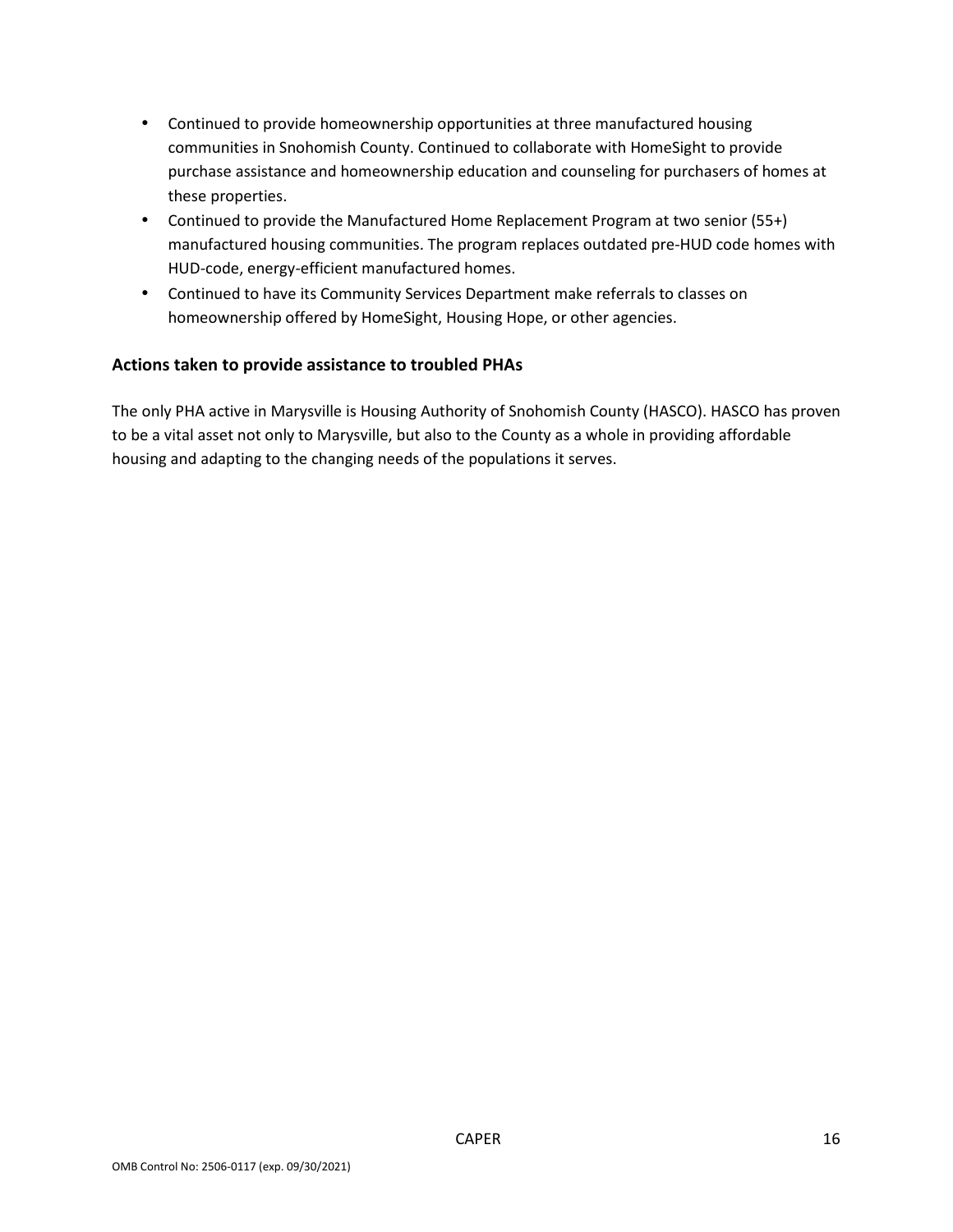## **CR-35 - Other Actions 91.220(j)-(k); 91.320(i)-(j)**

**Actions taken to remove or ameliorate the negative effects of public policies that serve as barriers to affordable housing such as land use controls, tax policies affecting land, zoning ordinances, building codes, fees and charges, growth limitations, and policies affecting the return on residential investment. 91.220 (j); 91.320 (i)** 

During the 2020 program year, the City worked to reduce barriers to affordable housing by awarding CDBG funds to projects that help develop or maintain decent and safe affordable housing for low-tomoderate-income persons in our community. The City offers Residential Density Incentives, which allow developers increased density in exchange for rental housing permanently priced to serve nonelderly low-income households or designed and permanently priced to serve low-income senior citizens. These incentives are currently being reviewed to determine if revisions are necessary to encourage developers to take advantage of them or if alternative incentives should be developed.

The Snohomish County Assessor's Office administers a number of programs that help reduce property taxes for property owners with limited income. This includes a property tax exemption program for senior citizens and disabled persons with limited incomes and tax deferment programs for senior citizens, disabled persons, and other homeowners with limited incomes. Property tax exemptions are also available through the Washington State Department of Revenue for some types of affordable housing projects.

#### **Actions taken to address obstacles to meeting underserved needs. 91.220(k); 91.320(j)**

The leading obstacle to meeting underserved needs is the limited funding available to address all of the needs in the community. This has become an even greater obstacle in the past few years as the number of homeless and at risk of homelessness individuals and families has risen and availability of affordable housing has not increased proportionately. Additionally, with the negative impacts from the pandemic, more and more individuals and populations are in need of assistance.

Lack of overnight and emergency shelters has been identified as an ongoing problem as has the lack of affordable housing. The City has explored options and worked with local stakeholders to determine the best way to address these needs. City staff are part of a committee that will evaluate and score proposed projects to be funded with the 9% Low Income Housing Tax Credit Incentive in Snohomish County to support increasing affordable housing options in the County and hopefully the City.

The City participates in the countywide partnership to end homelessness, which helps research, and identify trends and causes of homelessness and chronic homelessness. The Committee is working to finalize its 5-year strategic plan, and identify milestones reached in the first year, as well as changing needs and priorities due to the pandemic.

The Housing Authority of Snohomish County administers new rental housing vouchers Countywide that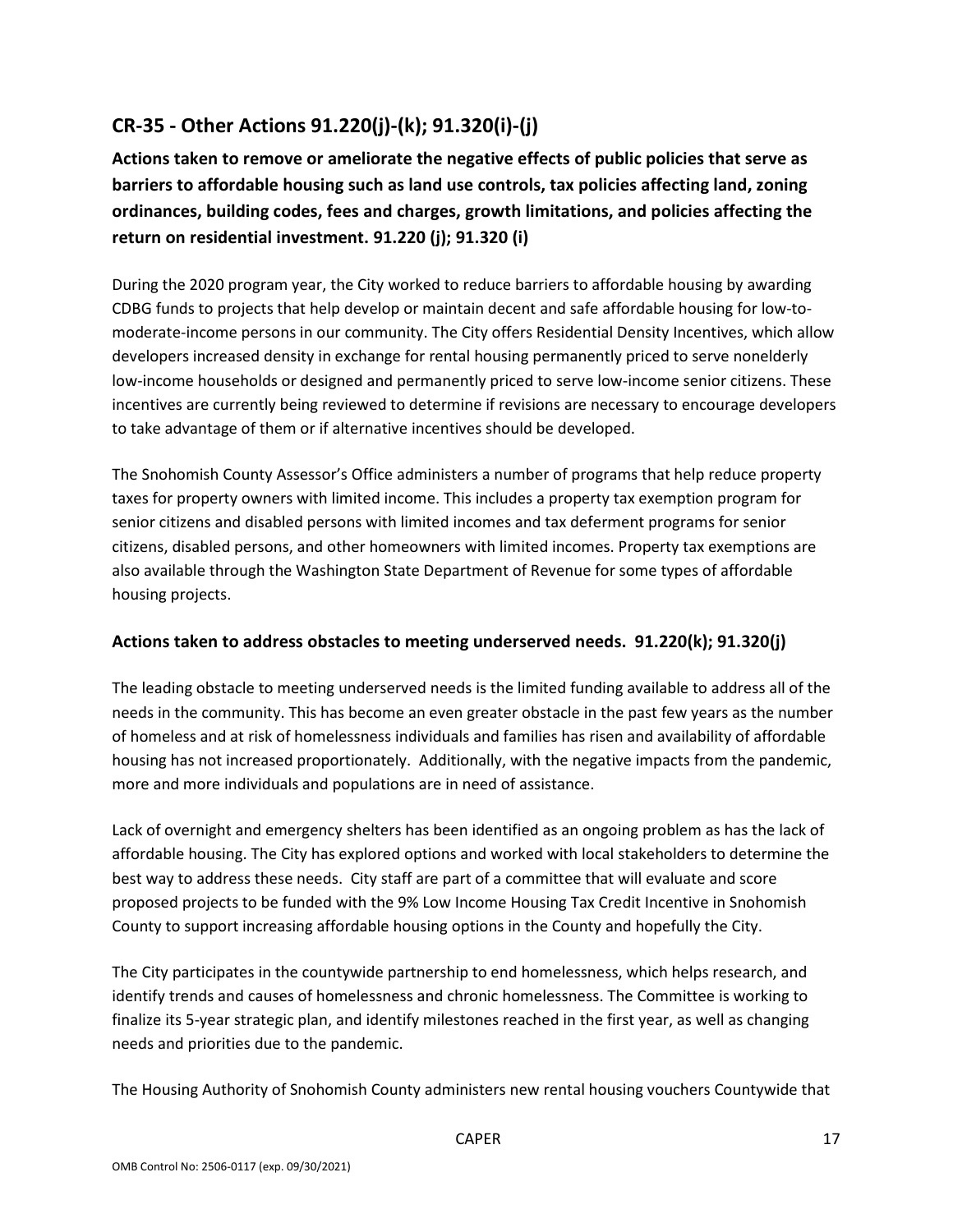were awarded and brought on-line in the past few years for veterans and for families with children in, or at risk of being placed in foster care and for young adults exiting foster care.

#### **Actions taken to reduce lead-based paint hazards. 91.220(k); 91.320(j)**

The City continues to pursue the Lead-based Paint Strategy and Anti-poverty Strategy as described in the Strategic Plan to evaluate and reduce the number of housing units containing lead-based paint hazards and reduce the number of poverty level families. The City has worked with Subrecipients to ensure that clients are provided information regarding Lead-based Paint upon application for services.

The City requires subrecipients to notify clients of hazards of lead-based paint. These requirements are outlined in the Subrecipient Agreement. The subrecipient achieves this by giving each client a Lead Based Paint pamphlet and having them sign an acknowledgment of receipt. These documents are available for review upon HUD's request. This document is added to each client's permanent file. In addition, each client file folder has the below acknowledgment for staff:

*Home built after 1978 - LBP Requirements are not required.*

*Home built before 1978 - Each work order will include the following statement:*

*"The repair work does not exceed the threshold necessary for additional LBP testing. (If the work exceeds the threshold, and CDBG funds will be utilized, the necessary requirements will be followed and documented.)"*

Included in their Program Guidelines Manual are specifics of the hazards lead-based paint poses, how it can become airborne, HUD's regulations, and the subrecipient's specific practices for dealing with leadbased paint. The City has access to these client files upon monitoring visits. The City continues to ensure that this information is provided to clients by the subrecipient.

#### **Actions taken to reduce the number of poverty-level families. 91.220(k); 91.320(j)**

Service projects funded provide case management, employment and training support, and other supportive services that assist low-income and homeless persons obtain the skills, income, and other resources necessary to move towards self-sufficiency. Twenty-six families were served by CDBG funds during PY2020, 26 of whom were able to maintain their current housing or transition to permanent housing and increase their ability to obtain and maintain employment.

Outreach during the challenges posed by the pandemic has continued. The city has worked to identify where the greatest need in our community lies and continues to work to connect those in need with available resources including rental/mortgage assistance, and employment training for obtaining employment during the pandemic.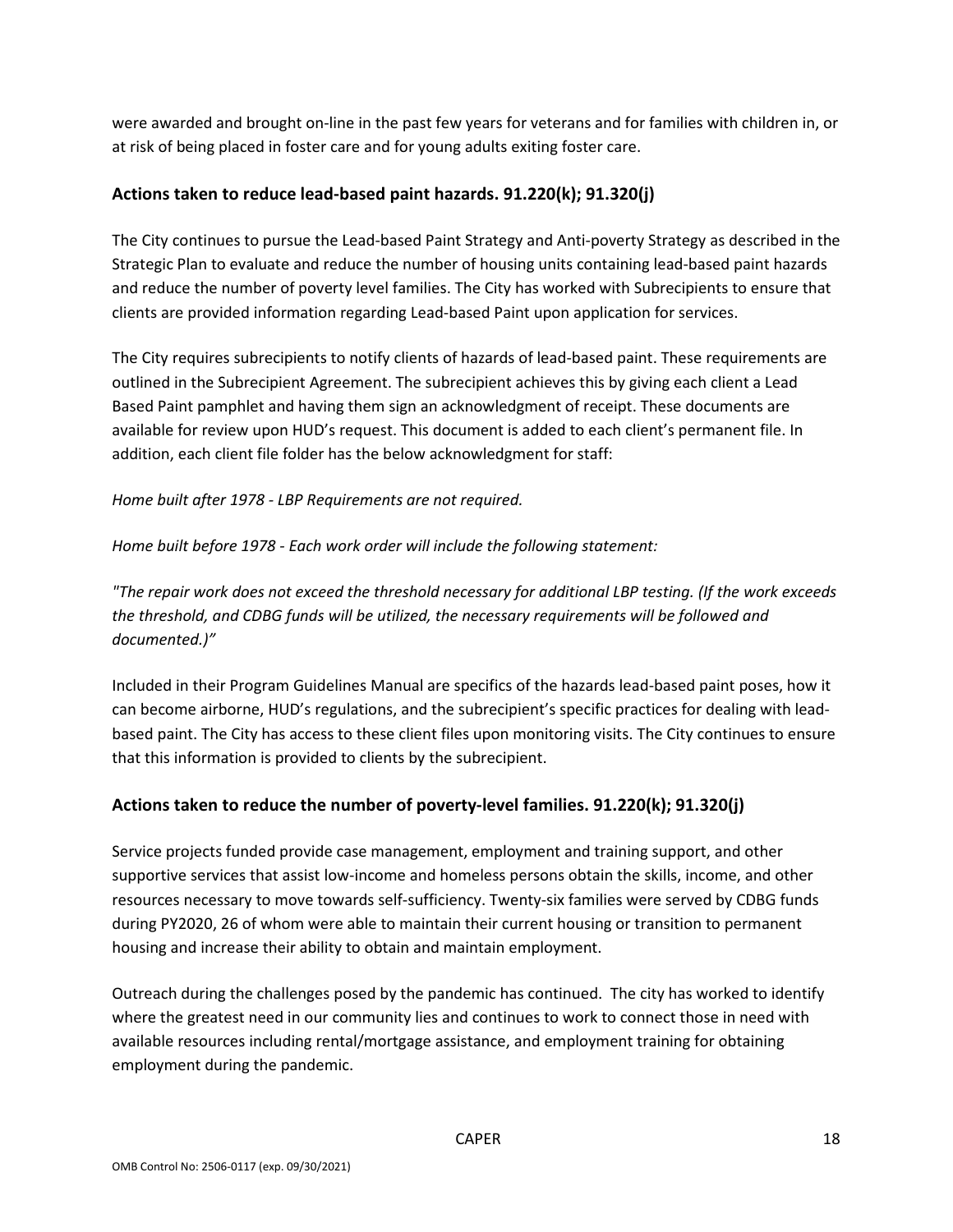#### **Actions taken to develop institutional structure. 91.220(k); 91.320(j)**

Steps to increase communication and notice related to the CDBG application process have continued to be implemented this year. A brochure which highlights the ways in which CDBG funds have been utilized to enhance the community as well as how other private industry, nonprofit organizations, community and faith-based organizations, philanthropic organizations, and public institutions can apply for CDBG funds is developed and distributed annually. The City continues to add to its database of contacts to distribute CDBG related funding material to.

## **Actions taken to enhance coordination between public and private housing and social service agencies. 91.220(k); 91.320(j)**

The City strives to continue local coordination efforts that link housing and service providers. Coordination is achieved through participation in various community partnerships and collaborative efforts, such as the Housing Authority of Snohomish County, and the Snohomish County Continuum of Care. The City has a representative on the Partnership to End Homelessness committee, which is dedicated to increasing coordination between housing, health and Homeless liaison agencies. These partnerships and collaborations provide ongoing opportunities for public and private agencies to coordinate and align efforts around housing, homelessness, direct services, and enhancing systems coordination. The Systems Coordination Committee of the Partnership to End Homelessness Governance Board has worked to develop a services crosswalk from a life domains matrix that is used by housing agencies to assess their clients' level of self-sufficiency in multiple areas such as mental health, employment, healthcare, etc. This crosswalk will ensure that housing agencies are connecting their clients to the services that are appropriate to meet their needs.

## **Identify actions taken to overcome the effects of any impediments identified in the jurisdictions analysis of impediments to fair housing choice. 91.520(a)**

The major impediments to fair housing opportunities identified in Snohomish County and the City of Marysville included the lack of information and referrals of housing complaints to appropriate agencies; a likely pattern of discrimination against people with disabilities; limited transit options for low income, disabled, senior residents and refugees; and a likely pattern of mortgage lending discrimination against people of color. The City is working with Community Transit on adding additional routes and stops in areas of need and in areas with large expected population increase.

The City works to raise public awareness and understanding of fair housing choice by posting brochures and resources in public City spaces, displaying educational posters, and providing information on the City's website. Social media is another tool the City has implemented for outreach. Outreach and education materials are also available thru the Housing Authority of Snohomish County's (HASCO) webpage.

The City has taken steps to improve knowledge of and access to resources related to Fair Housing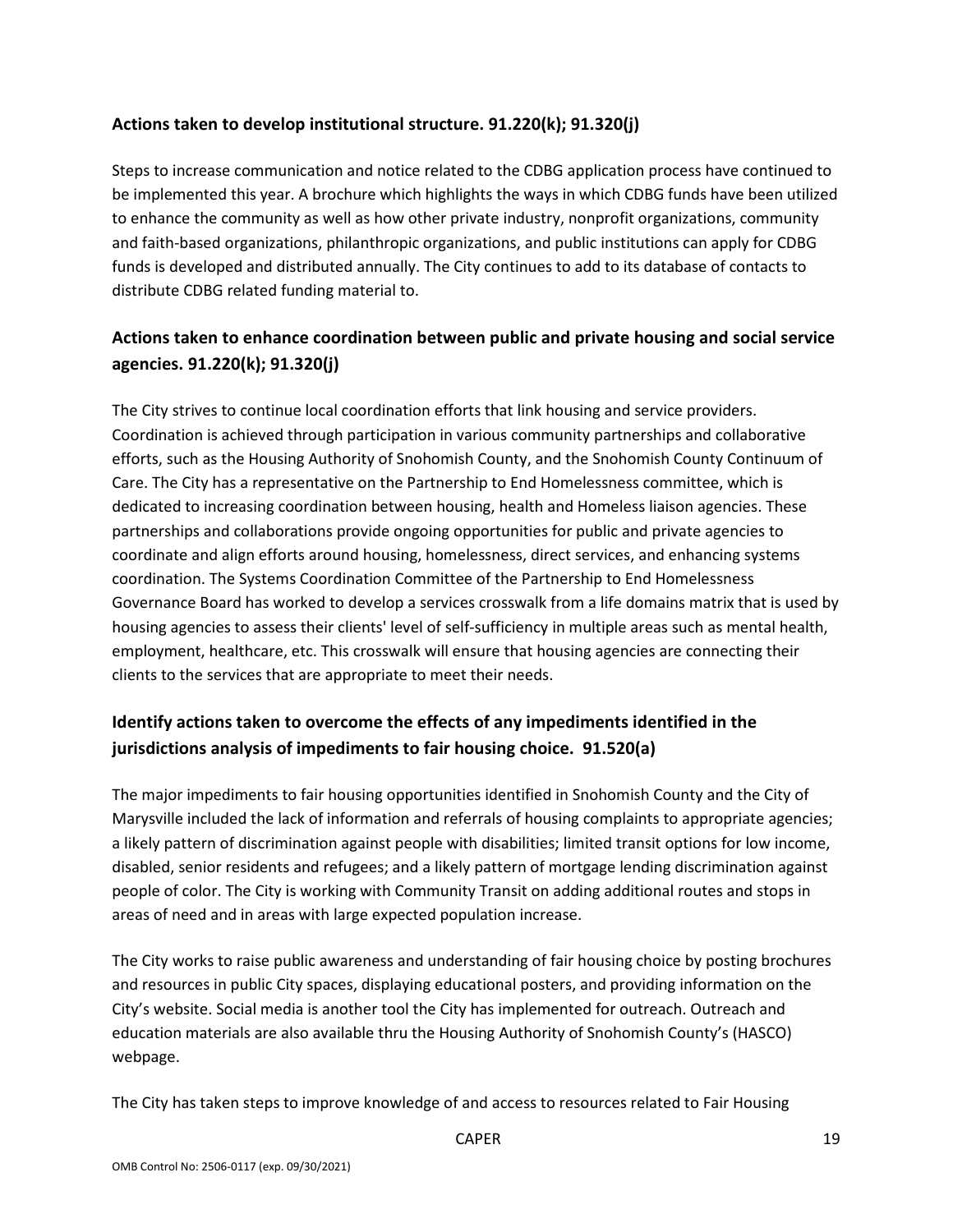utilizing its website, public access cable channel, as well as in public buildings, social media, and at City Sponsored functions.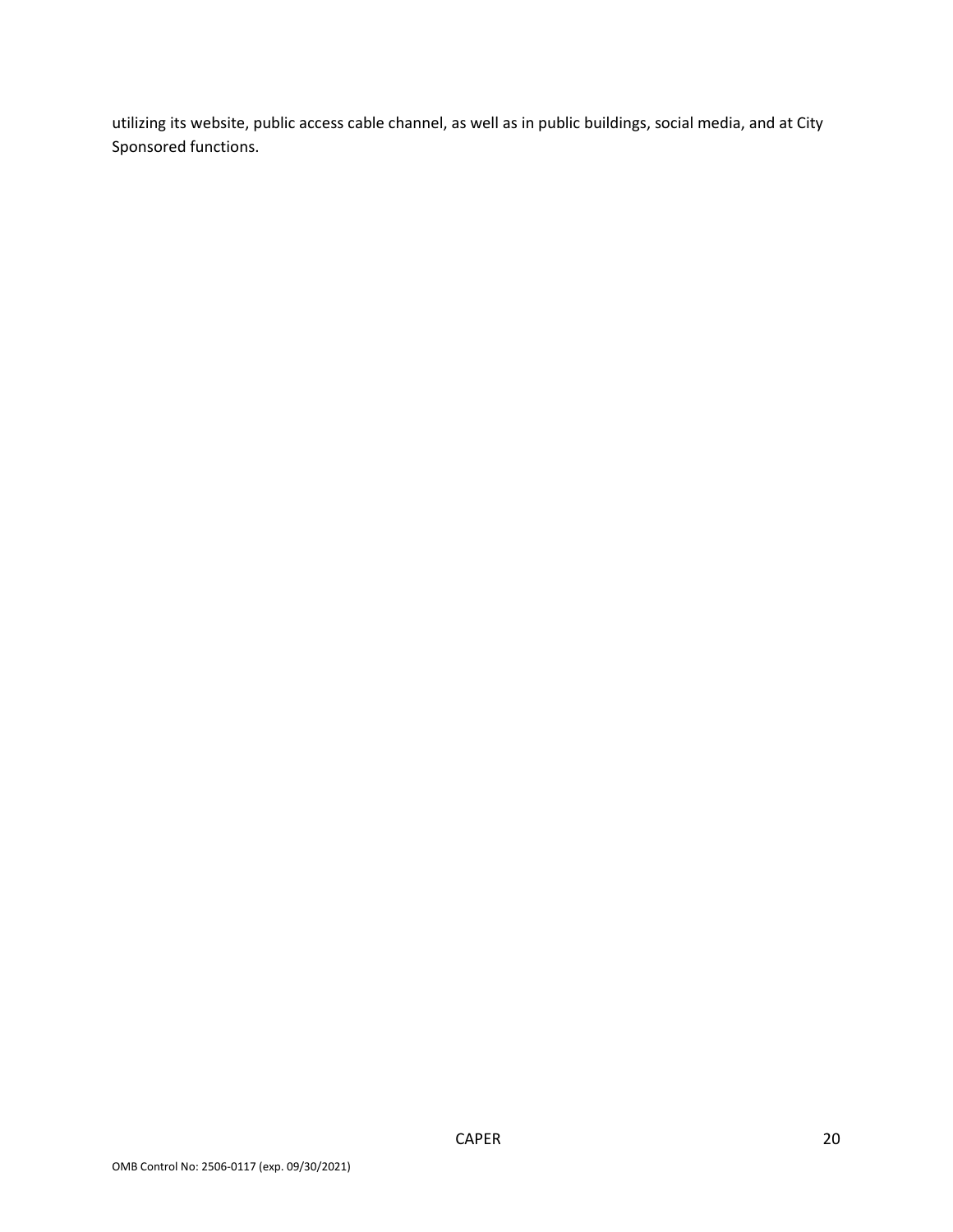## **CR-40 - Monitoring 91.220 and 91.230**

**Describe the standards and procedures used to monitor activities carried out in furtherance of the plan and used to ensure long-term compliance with requirements of the programs involved, including minority business outreach and the comprehensive planning requirements** 

Organizations selected to provide services utilizing CDBG funds sign an agreement, which outlines roles and obligations of the City and subrecipient, and provides a framework for monitoring. Organizations awarded funds are required to provide quarterly reports as well as other reports throughout the year as determined by the specific type of project. All CDBG funded activities, which qualify under Low/Mod Limited Clientele (LMC) benefit, are required to collect data and report the number of clients served by income, race/ethnicity, and head of household.

Quarterly reports are analyzed upon receipt to ensure that the subrecipients are progressing toward their goals and expected outcomes in a timely manner. During PY2020, all quarterly reports received demonstrated that subrecipients were progressing in a timely manner towards meeting their goals and expending funds. Some of the subrecipients reached out to the City requesting additional time to expend funds given the challenges posed by the pandemic. This request was accepted by the City, and the subrecipient expended funds within the requested extension of 30 days.

The City provides technical assistance throughout the completion of the activity to ensure that program requirements are being met and funds are expended in a timely way. Staff reaches out to subrecipients if it does not appear that they are making progress towards their goals, or if an extended amount of time passes with no requests for reimbursement are received.

Based upon review of the City's performance and accomplishments during the past year, the City is meeting the objectives outlined in the 2020-2024 Con. Plan. Staff has taken an active role addressing the special needs populations within the community and actively pursued the resources identified in its 2020-2024 Con. Plan and 2020 AAP that it would use to carry out the programs and activities. Target populations were assisted in ways which allowed them to increase the safety and livability of their homes, increase food security, as well the availability of training and resources to enable them to obtain and maintain jobs and more permanent income and housing. Gaps in infrastructure and safety in key areas were addressed. Assistance to those negatively impacted by the COVID-19 pandemic has continued throughout the year.

The City funded agencies that assist low-moderate income and special needs populations. Based on reports obtained as a result of monitoring, we were able to see that many of the agencies funded continue to surpass their goals and serve an ever growing and changing need in the community.

The minor home repair program was very successful in serving senior and special needs populations and enabling them to remain in their homes and feel less isolated and more independent, which is even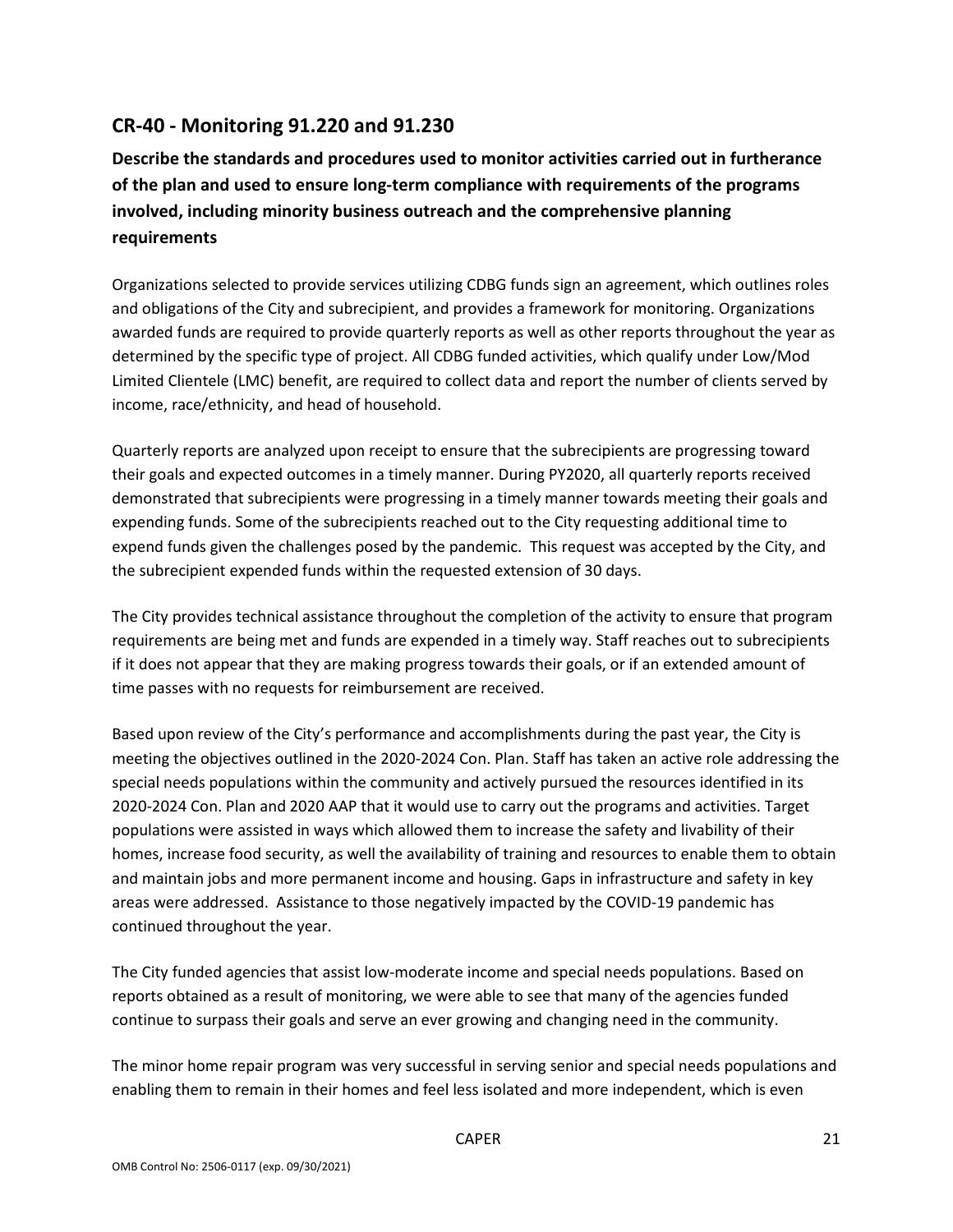more important during the COVID-19 pandemic. The Meals on Wheels program assisted low-income seniors and disabled adults in improving their health and maintaining their independence and increasing safety for these vulnerable populations during a national pandemic. Food security for local low-income students by providing meals during school closures was improved. The Cedar Field and Boys and Girls Club projects improved access and availability to improved facilities in low-income neighborhoods.

Staff has continued to work with subrecipients to ensure timely submittal of required reports. Review of these reports gives staff the opportunity to ensure that the City is progressing towards the goals and objectives outlined in the 2020-2024 Consolidated Plan as well as the 2020 Annual Action Plan.

#### **Citizen Participation Plan 91.105(d); 91.115(d)**

## **Describe the efforts to provide citizens with reasonable notice and an opportunity to comment on performance reports**.

Notice of a public comment period and public hearing were posted in the local paper, on the City's webpage, social media pages, and a 'News Flash' was released inviting comments and participation at the scheduled public hearing. Those signed up for notifications from the City webpage also received an email as did the list of agencies and individuals on the City's listserv. Notice of the public comment period and public hearing were provided in accordance with the Citizen Participation Plan and City public hearing notice requirements.

One written comment was recieved supporting the City's priorities outlined in this report as well as the Consolidated Plan and Annual Action Plan. It encouraged the City to continue with funding and partnering with Homage Senior Services to provide necessary resources to some of the most vulnerable community members.

## **CR-45 - CDBG 91.520(c)**

## **Specify the nature of, and reasons for, any changes in the jurisdiction's program objectives and indications of how the jurisdiction would change its programs as a result of its experiences.**

No changes are proposed for the program objectives. The result of recent experiences has proven that those receiving Marysville CDBG funds are expending them in a timely fashion, and supporting populations and needs identified in the 2020-2024 Consolidated plan and 2020 Annual Action Plan. Subrecipients have also proven that they can adapt and identify vulnerable populations amid the ever-changing landscape of a global pandemic.

## **Does this Jurisdiction have any open Brownfields Economic Development Initiative (BEDI) grants?**